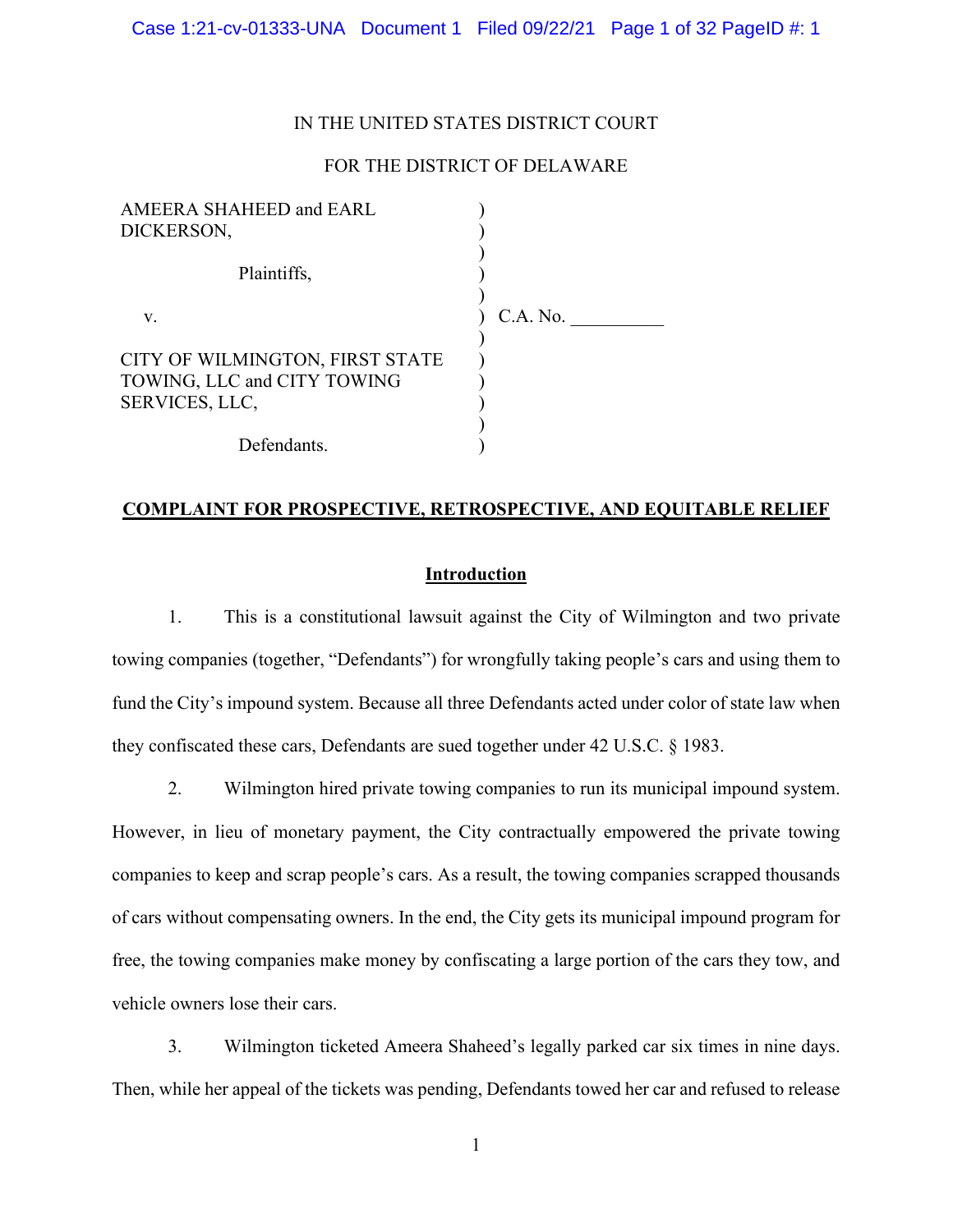#### Case 1:21-cv-01333-UNA Document 1 Filed 09/22/21 Page 2 of 32 PageID #: 2

it unless she paid the city \$320. When Ameera couldn't afford to do so within thirty days, Defendants scrapped her car and kept the entire value for themselves, even though the car's value far exceeded the alleged ticket debt. Outrageously, Defendants didn't even credit the value towards her parking tickets or compensate her for the loss. So Ameera lost her car and still owes \$320. Because the City claims she still owes the same parking tickets, Ameera cannot even try to get another car because Defendants would tow, impound, and scrap that one too.

4. Earl Dickerson didn't move his car from its parking spot in time, so Defendants towed it. Earl paid the resulting ticket, but Defendants still refused to release his vehicle unless Earl paid an additional \$910 that he absolutely did not owe. Because he couldn't afford to pay the ransom, Defendants scrapped Earl's car and kept the entire value for themselves.

5. Ameera and Earl are not alone. In 2020, the City and its contractor towed 2,551 cars and kept 987 of them—more than thirty-eight percent. That is how Wilmington pays for its tow-and-impound program. But, as described in detail below, its system is fundamentally unconstitutional.

#### **Jurisdiction and Venue**

6. This is a civil rights case brought under 42 U.S.C. §§ 1983, 1988 and the Fourteenth Amendment to the United States Constitution.

- 7. This Court has jurisdiction under 28 U.S.C. §§ 1331, 1343, 2201, and 2202.
- 8. Venue is proper in this Court under 28 U.S.C. § 1391.

# **Parties**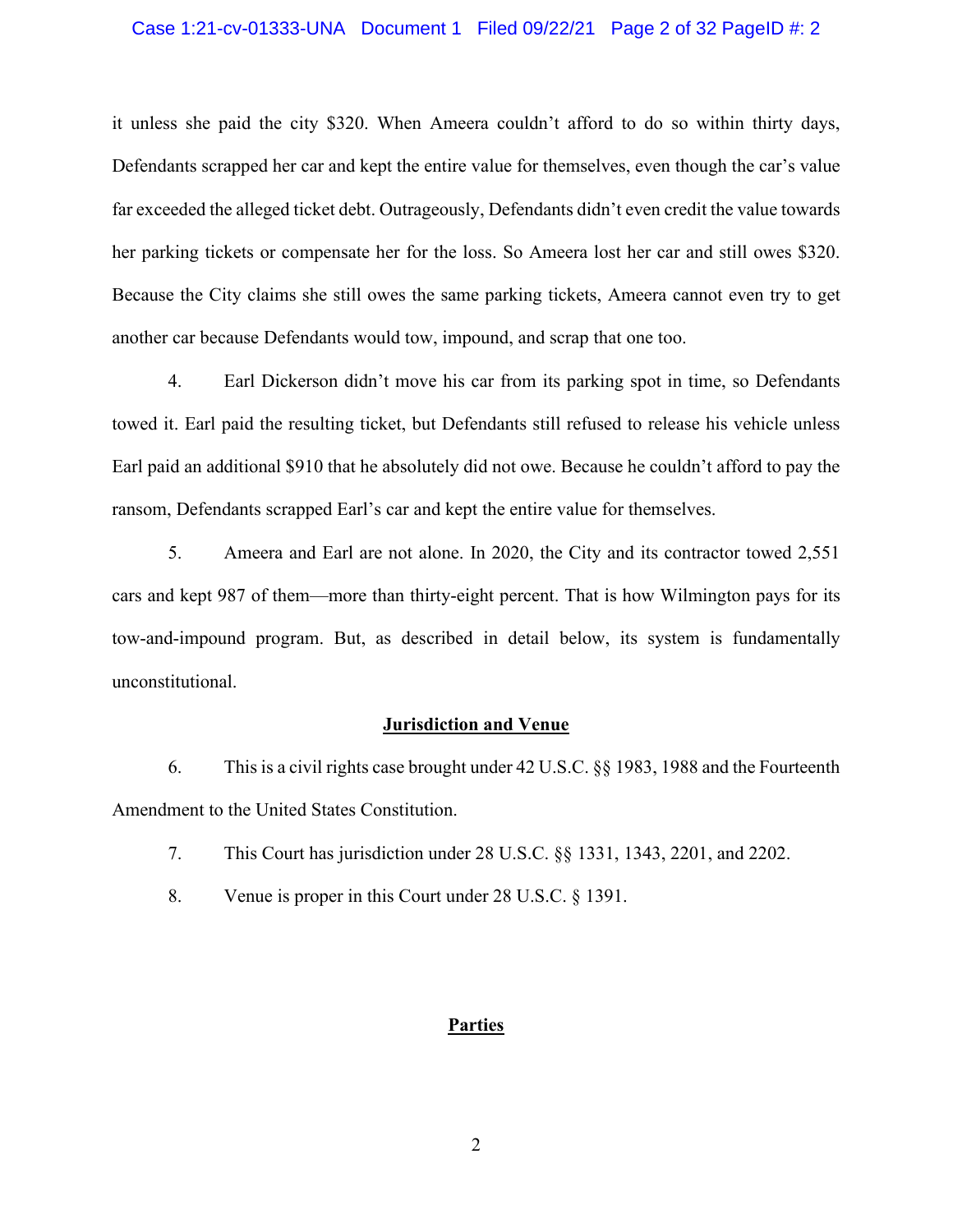#### Case 1:21-cv-01333-UNA Document 1 Filed 09/22/21 Page 3 of 32 PageID #: 3

9. Plaintiff Ameera Shaheed is an adult citizen of the United States and a resident of Wilmington, Delaware.

10. Plaintiff Earl Dickerson is an adult citizen of the United States and a resident of Wilmington, Delaware.

11. Defendant The City of Wilmington (also "Wilmington" or the "City") is a municipal corporation and body politic incorporated in the State of Delaware.

12. Defendant First State Towing, LLC ("First State Towing") is a Delaware limited liability company registered in Wilmington. The City contracted with Defendant First State Towing to run its municipal impound program from December 1, 2018 through November 30, 2019. Defendant First State Towing acted under color of state law. Defendant First State Towing towed, impounded, and scrapped Plaintiff Shaheed's car.

13. Defendant City Towing Services, LLC ("City Towing") is a Delaware limited liability company registered in Wilmington. The City contracted with Defendant City Towing to run its municipal impound program starting on December 1, 2019, and Defendant City Towing is the City's current towing contractor. Defendant City Towing acted under color of state law. Defendant City Towing towed, impounded, and scrapped Plaintiff Dickerson's car.

#### **Factual Allegations**

#### *Wilmington's Impound-and-Scrap Scheme*

14. Defendant Wilmington's ordinances impose monetary fines upon vehicle owners for parking violations.

15. In order to extract payment of these monetary fines, Defendant Wilmington's ordinances provide that any publicly parked car whose owner has \$200 or more in outstanding ticket debt is subject to being towed and impounded. Wilmington Del. Code § 37-125(a).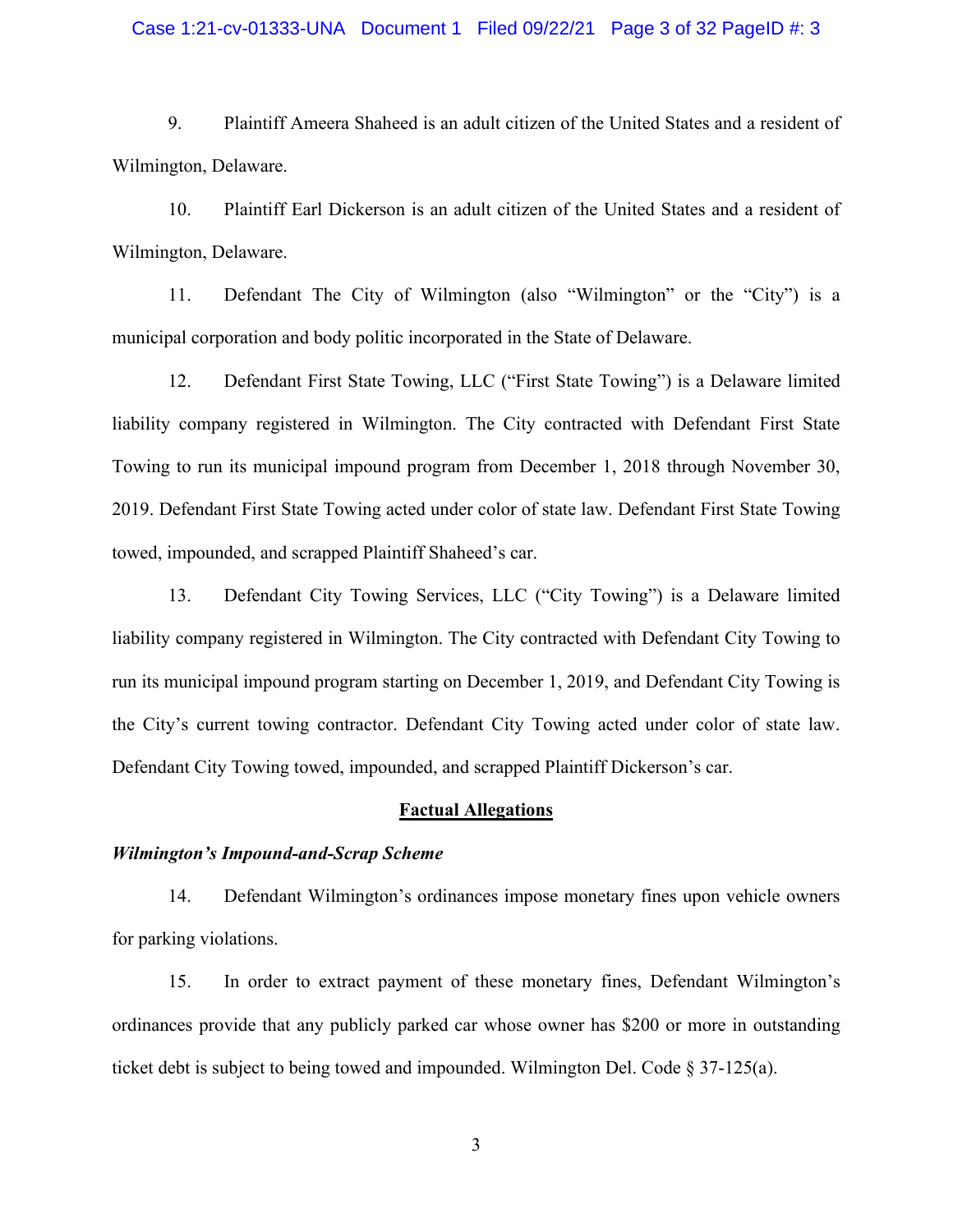#### Case 1:21-cv-01333-UNA Document 1 Filed 09/22/21 Page 4 of 32 PageID #: 4

16. Once a vehicle is towed and impounded, Defendant Wilmington's ordinances provide that the vehicle shall not be returned to its owner unless and until the full amount of the vehicle owner's ticket debt (plus other outstanding fees and penalties) has been paid. Wilmington Del. Code § 37-131.

17. Defendant Wilmington does not run its own tow-and-impound system.

18. Instead, Defendant Wilmington outsources this governmental function to private towing companies.

19. Defendant Wilmington does not pay the private towing companies to run its municipal tow-and-impound system.

20. Rather, Defendant Wilmington contractually empowers the towing companies to sell, scrap, keep, or otherwise dispose of other people's cars.

21. Specifically, Defendant Wilmington created a form tow-and-impound contract and opened it up for public bids.

22. That contract included a clause that authorized the towing company to sell, scrap, keep, or otherwise dispose of vehicles that remained on the contractor's impound lot for more than thirty days.

23. Wilmington allows the towing companies to retain all proceeds when they sell, scrap, keep, or otherwise dispose of vehicles.

24. In other words, under Defendant Wilmington's form tow-and-impound contract, a vehicle owner has only thirty days to pay the ticket debt allegedly owed to the City. If the vehicle owner cannot pay that amount within thirty days, then Defendant Wilmington's form tow-andimpound contract authorizes the tow company to sell, scrap, keep, or otherwise dispose of the vehicle forever.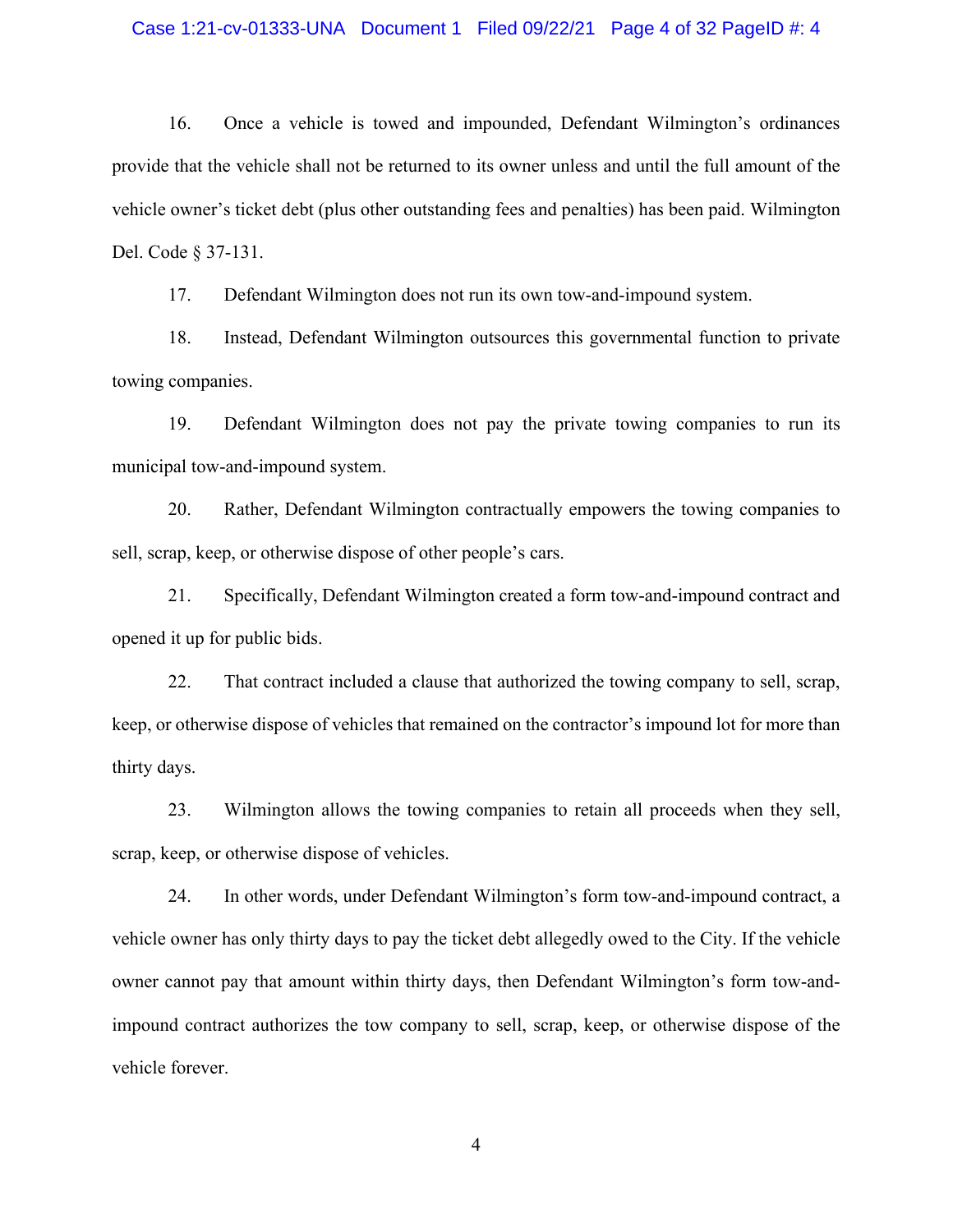#### Case 1:21-cv-01333-UNA Document 1 Filed 09/22/21 Page 5 of 32 PageID #: 5

25. In order to find towing contractors, Defendant Wilmington created a proposal form and instructed bidders that the only two criteria they could bid on were: (1) cost per tow; and (2) the per-day storage fee. These fees are to be charged to the vehicle owner, not the City.

26. Thus, under the City's form contract and proposal, the City provided that towing contractors were to operate the City's tow-and-impound system at no cost to the City.

27. For December 1, 2018 through November 30, 2019, Defendant First State Towing bid zero dollars (\$0) per-tow and \$10 per-day storage fee, and it was awarded the contract. The contract was signed by Wilmington's Mayor.

28. For December 1, 2019 through November 30, 2020, Defendant City Towing bid one penny (\$0.01) per-tow and zero dollars (\$0) per-day storage fee, and it was awarded the contract. The contract was signed by Wilmington's Mayor.

29. In November 2020, Defendant City Towing's contract with Defendant Wilmington was renewed for an additional year on the same terms. The renewal thrice stated that the City's cost for Defendant City Towing's services was zero dollars (\$0). The renewal was passed as an ordinance by Wilmington's City Council, signed by the president of the City Council, and signed by Wilmington's Mayor.

30. By structuring its contract in this way, and then accepting zero-dollar (\$0) bids, Defendant Wilmington created an obvious incentive problem: the only way for its private contractors to make money was to sell, scrap, keep, or otherwise dispose of the cars that they towed.

31. That is exactly what happened.

32. For example, in 2020 alone, Defendant City Towing sold, scraped, kept, or otherwise disposed of at least 987 out of the 2,551 cars it towed.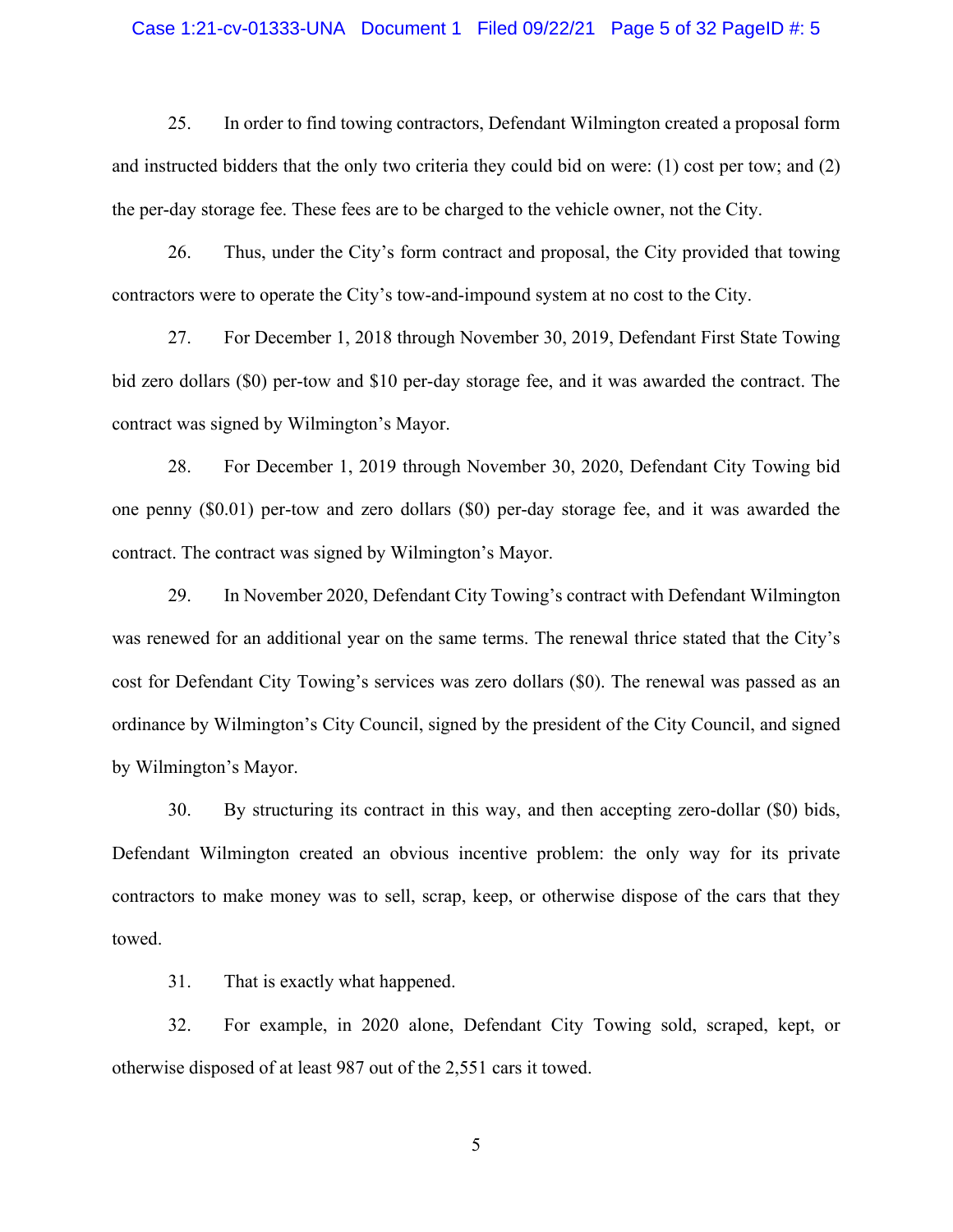#### Case 1:21-cv-01333-UNA Document 1 Filed 09/22/21 Page 6 of 32 PageID #: 6

33. Defendant Wilmington instructs Defendant towing companies on which cars to seize and on which cars they should release from impound.

34. Under the terms of their contracts, City officials—such as Wilmington's parking "scofflaw enforcers," Wilmington Del. Code § 37-125—identify which vehicles are to be towed and direct Defendant towing companies to tow them. Similarly, Defendant Wilmington issues an official release form directing Defendant towing companies which cars to release and when.

35. Defendants do not obtain a warrant prior to seizing cars to secure payment of alleged parking ticket debt.

36. Defendants do not provide vehicle owners with pre-seizure notice or with an opportunity to be heard before seizing cars to secure payment of alleged parking ticket debt.

37. Further, Defendants do not provide any post-seizure hearing unless the vehicle owner pays the City's financial demand up front, under protest.

38. Defendants do not otherwise provide a post-seizure hearing where vehicle owners can contest the validity or amount of the fees that Defendants demand to release a seized car.

39. If an owner cannot pay Defendants' full demand, they cannot reclaim their car and cannot avoid losing it permanently.

40. Upon information and belief, in most instances Defendants First State Towing and City Towing scrapped and retained the full value of the cars that they kept.

41. When its contractors sold, scrapped, kept, or otherwise disposed of someone's car, Defendant Wilmington did not even credit the value of the car towards the owner's alleged parking ticket debt.

42. Additionally, when its contractors sold, scrapped, kept, or otherwise disposed of someone's car, Defendant Wilmington did not return any surplus value to the owner.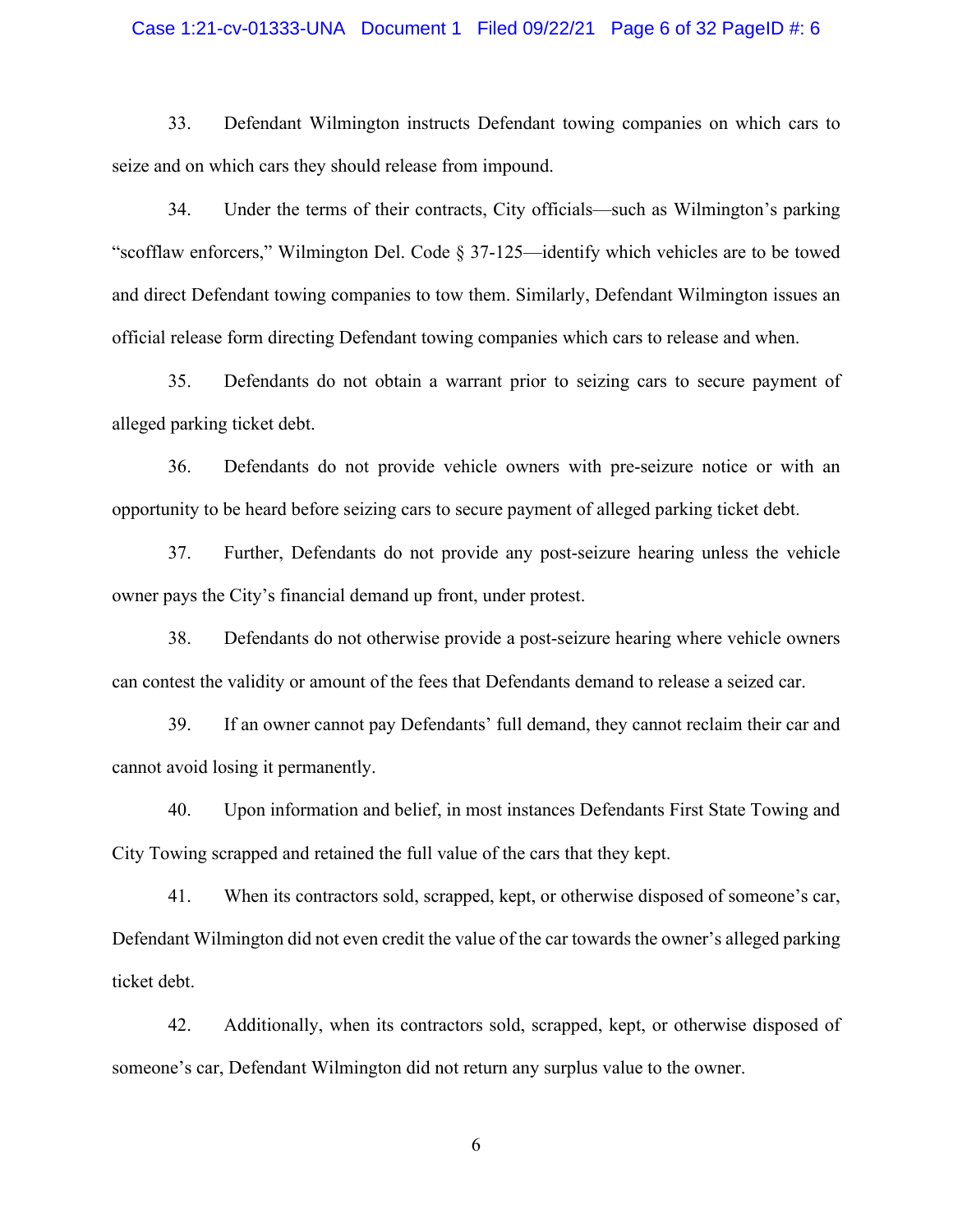#### Case 1:21-cv-01333-UNA Document 1 Filed 09/22/21 Page 7 of 32 PageID #: 7

43. In short, under its program, Defendant Wilmington paid for its municipal tow-andimpound program by giving its contractors people's cars.

#### *Ameera Shaheed*

44. Plaintiff Ameera Shaheed is a long-time resident of Wilmington and has lived on the 400 block of Rodney Street North for almost fifteen years.

45. Plaintiff Shaheed is a grandmother of three. Unfortunately, she is now disabled and survives on \$852 per month from Social Security Disability Insurance Benefits. Because of her disability, it is very difficult to get around without a car.

46. In the nine days between September 9, 2019 and September 17, 2019, Plaintiff Shaheed received six parking tickets while parked in a legal spot across from her home.

47. Defendant Wilmington ticketed Plaintiff Shaheed's legally parked car on September 9, 10, 11, 12, 13, and 17, 2019.

48. Over those nine days, the City issued Plaintiff Shaheed more than \$200 in parking tickets—the threshold over which Defendants tow legally parked cars. Wilmington Del. Code  $§$  37-125(a).

49. Believing she was legally parked, Plaintiff Shaheed timely appealed her tickets.

50. While her appeal was pending, Defendant Wilmington instructed Defendant First State Towing to tow and impound Plaintiff Shaheed's car.

51. Defendant First State Towing towed and impounded Plaintiff Shaheed's car on October 30, 2019.

52. Defendants did not provide Plaintiff Shaheed with pre-deprivation notice or with an opportunity to be heard before towing her car.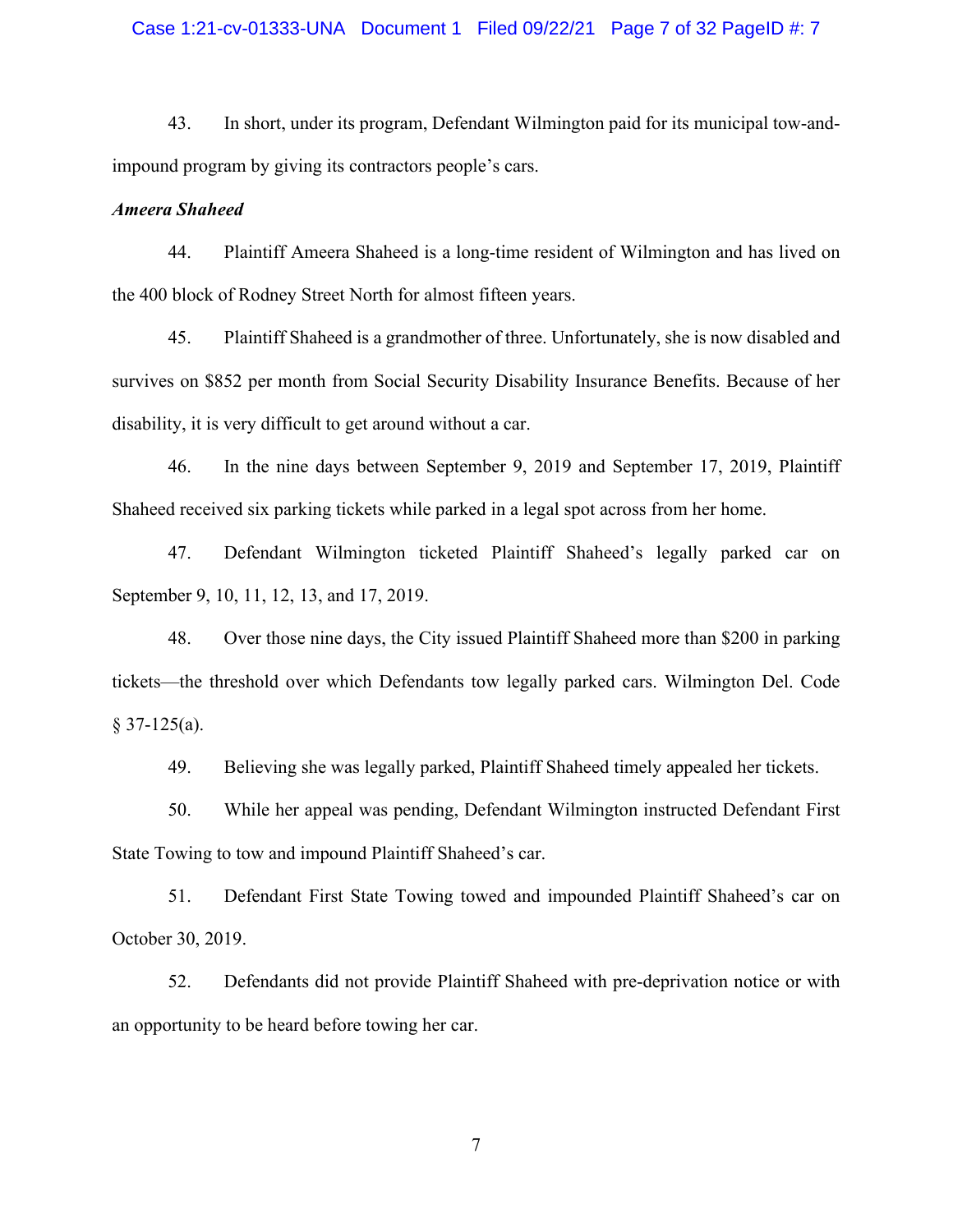#### Case 1:21-cv-01333-UNA Document 1 Filed 09/22/21 Page 8 of 32 PageID #: 8

53. Had Defendants provided Plaintiff Shaheed with pre-deprivation notice and an opportunity to be heard, Plaintiff Shaheed could have argued that the underlying parking tickets were still under appeal and that her tickets were invalid. She also could have argued an inability to pay the City's financial demand.

54. Plaintiff Shaheed likely would have been successful on these, or other, arguments.

55. Defendants did not obtain a warrant authorizing them to tow Plaintiff Shaheed's car.

56. If Defendants had been required to obtain a warrant before towing Plaintiff Shaheed's vehicle, the judge issuing the warrant would have had the opportunity to decline to issue a warrant (and most likely would have declined to issue a warrant) because Plaintiff Shaheed was in the midst of appealing the underlying parking tickets.

57. Plaintiff Shaheed's car was legally parked when it was towed.

58. Plaintiff Shaheed's car was safely parked when it was towed.

59. Plaintiff Shaheed's car had not been involved in a traffic accident when it was towed.

60. Plaintiff Shaheed's car was not interfering with the flow of traffic when it was towed.

61. There were no exigent circumstances that led Defendants Wilmington and First State Towing to tow Plaintiff Shaheed's car.

62. Defendants Wilmington and First State Towing towed Plaintiff Shaheed's car solely to secure payment of her alleged parking ticket debt.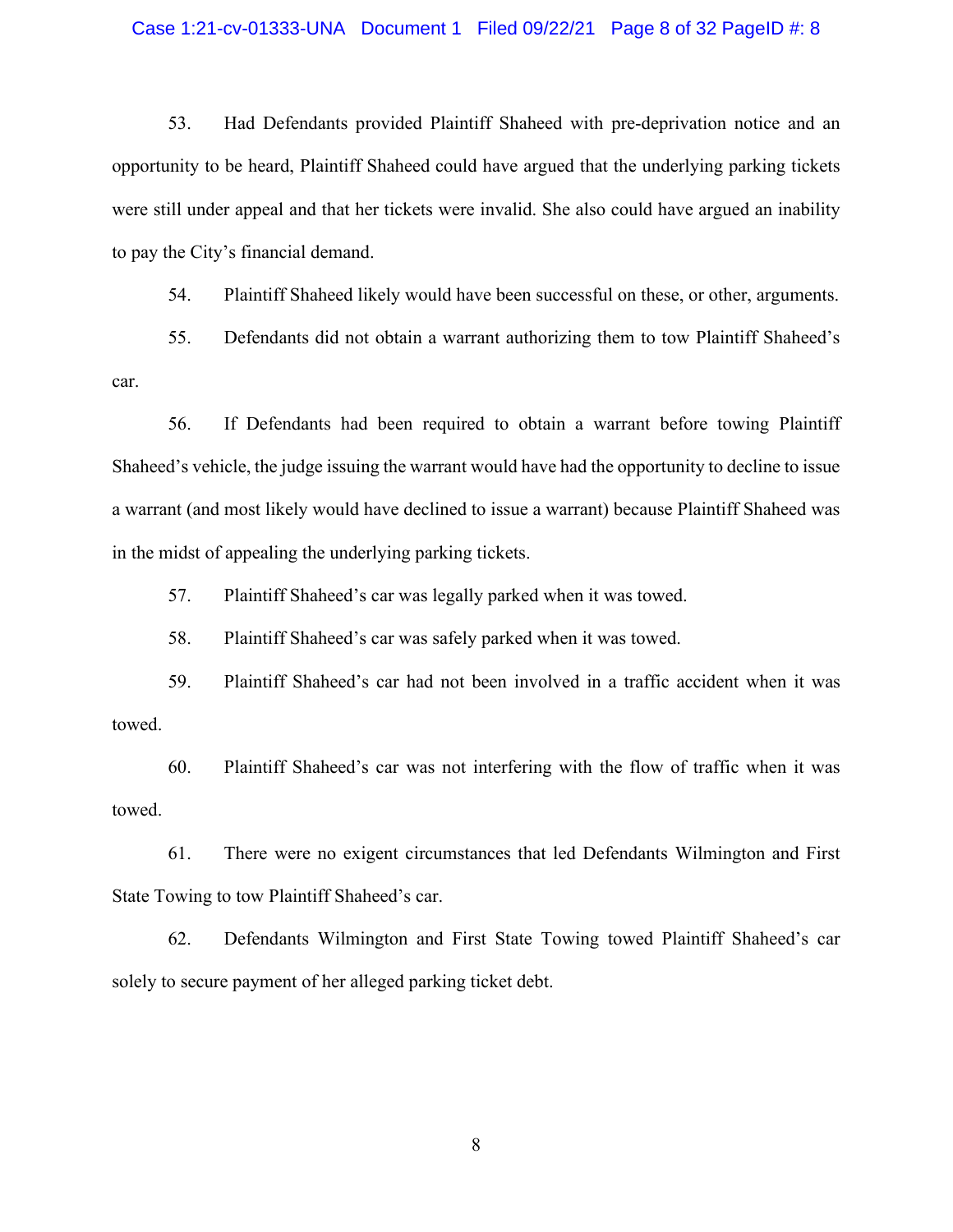#### Case 1:21-cv-01333-UNA Document 1 Filed 09/22/21 Page 9 of 32 PageID #: 9

63. Defendants Wilmington and First State Towing impounded and refused to release Plaintiff Shaheed's car unless and until she paid the full sum that Defendant Wilmington claimed for the six parking tickets it issued, as well as additional fees.

64. Upon information and belief, Defendants Wilmington and First State Towing demanded \$320 from Plaintiff Shaheed to reclaim her car.

65. As someone living on less than \$900 per month, Plaintiff Shaheed simply could not afford to pay the amount demanded for her alleged parking ticket debt in order to reclaim her car.

66. Because Plaintiff Shaheed could not pay the full sum demanded, her car remained impounded for thirty days or more.

67. Because Plaintiff Shaheed could not pay the full sum demanded within thirty days, and her car therefore remained impounded, Defendant First State Towing kept, and ultimately scrapped, her car.

68. Defendants failed to provide Plaintiff Shaheed with a post-deprivation hearing that would have allowed her to reclaim her car without paying Wilmington's demand.

69. Had Defendants provided Plaintiff Shaheed with a post-deprivation hearing, she could have argued, for example, that she could not afford to pay the City's financial demands, that her car should not have been towed as the underlying tickets were under appeal, or that the tickets were invalid.

70. Plaintiff Shaheed likely would have been successful on these, or other, arguments.

71. Defendant First State Towing scrapped Plaintiff Shaheed's car based upon the authority that Defendant Wilmington contractually granted it.

72. Plaintiff Shaheed owned a 2005 Hyundai XG350.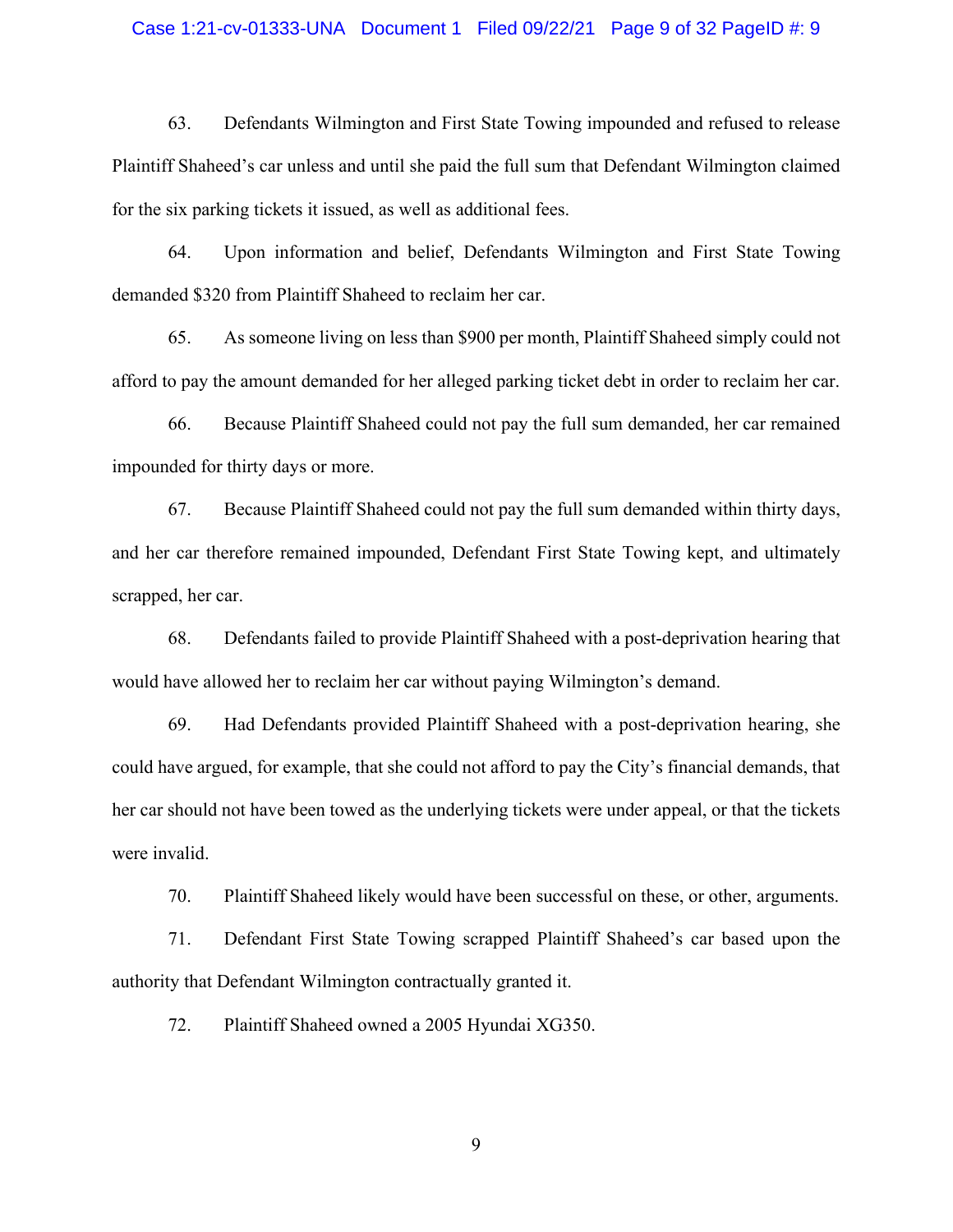#### Case 1:21-cv-01333-UNA Document 1 Filed 09/22/21 Page 10 of 32 PageID #: 10

73. According to CarFax, the current retail value of Plaintiff Shaheed's former car is approximately \$4,250.

74. When Defendant First State Towing scrapped Plaintiff Shaheed's car, it kept the entire value for itself.

75. Defendants Wilmington and First State Towing did not even credit the retail value of Plaintiff Shaheed's car towards her alleged parking ticket debt.

76. Even had Defendants Wilmington and First State Towing sold, scrapped, kept, or otherwise disposed of Plaintiff's Shaheed's \$4,250 car to satisfy her \$320 alleged parking ticket debt, there would have been a \$3,930 surplus value.

77. Defendants Wilmington and First State Towing did not return any surplus value to Plaintiff Shaheed.

78. In fact, despite taking Plaintiff Shaheed's car, Defendant Wilmington still claims that she owes the City payment on the same underlying six parking tickets. Defendant Wilmington continues to add additional penalties and now claims that Plaintiff Shaheed owes \$580 for the tickets.

79. What is more, Defendant Wilmington has authorized debt collection action against Plaintiff Shaheed based upon one of the underlying parking tickets that caused Defendants Wilmington and First State Towing to tow, impound, and scrap Plaintiff Shaheed's car in the first place.

80. Because Defendant Wilmington still claims that Plaintiff Shaheed owes it more than \$200 for the same parking tickets, Defendants today can and would tow any publicly parked car registered to Plaintiff Shaheed.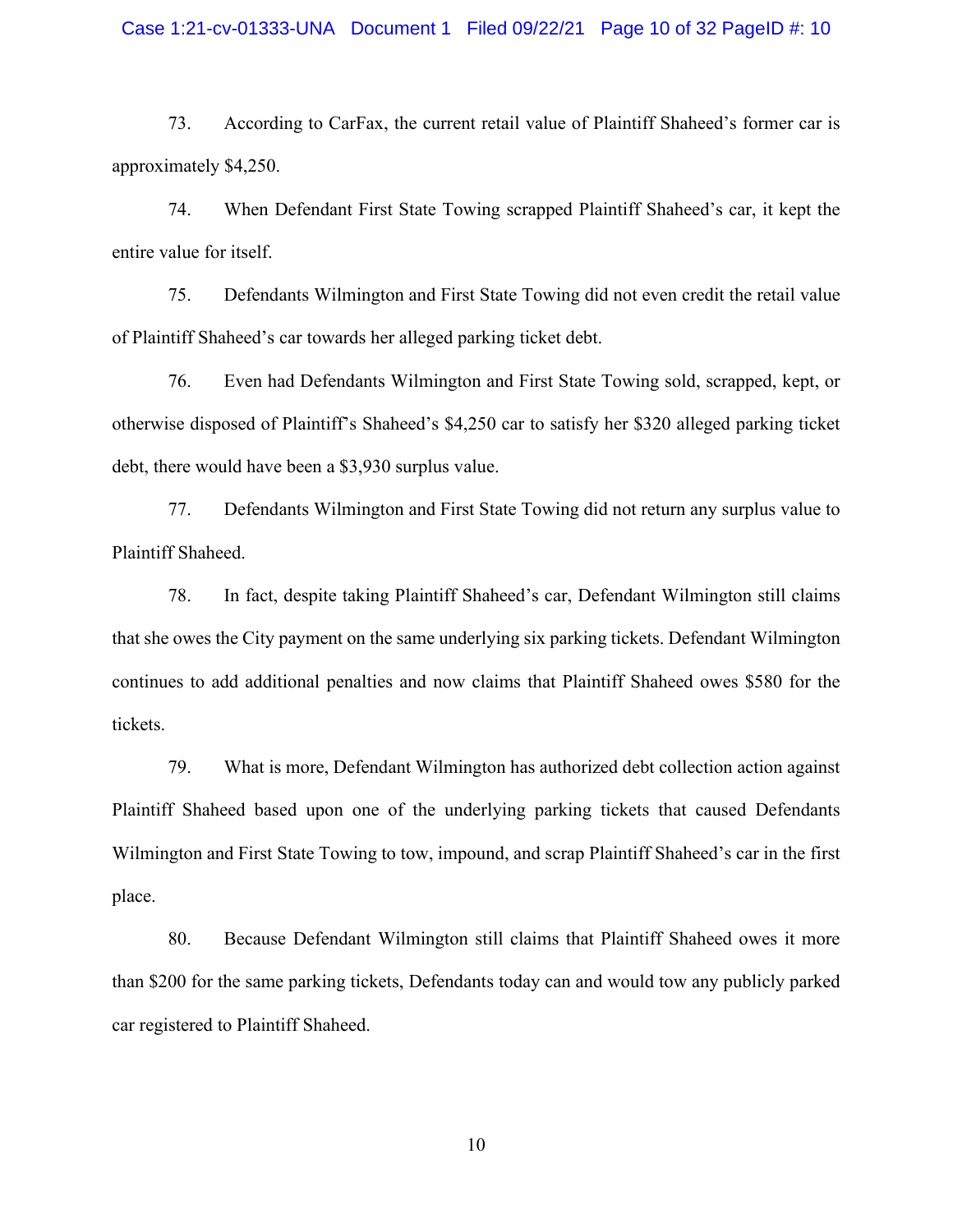#### Case 1:21-cv-01333-UNA Document 1 Filed 09/22/21 Page 11 of 32 PageID #: 11

81. Therefore, Plaintiff Shaheed cannot even get another car because Defendants would immediately tow, impound, and scrap it.

82. Effectively, Plaintiff Shaheed is barred from even trying to get another car, as Defendants would immediately tow it because of the same alleged parking ticket debt.

## *Earl Dickerson*

83. Plaintiff Earl Dickerson is a 73-year-old grandfather.

84. Plaintiff Dickerson is now retired from his job as a graphic designer and lives on a fixed income.

85. Plaintiff Dickerson struggled during the pandemic and could not afford to drive his car frequently.

86. So Plaintiff Dickerson left his car legally parked on his street and did not move it for an extended period of time.

87. However, Plaintiff Dickerson did make sure that his car remained registered and insured throughout the relevant period.

88. In April 2021, Defendant Wilmington ticketed Plaintiff Dickerson's car and indicated that the car needed to be moved within seven days or it would be towed.

89. However, Plaintiff Dickerson was dealing with the death of one of his grandchildren about a month prior, and he did not move his car within seven days from the ticket.

90. Therefore, on April 19, 2021, Defendants Wilmington instructed City Towing to tow Plaintiff Dickerson's car.

91. Defendant City Towing sent Plaintiff Dickerson a letter dated April 19, 2021, indicating that it had impounded Plaintiff Dickerson's car and that he must pay all outstanding fines and fees attached to the vehicle to secure its release.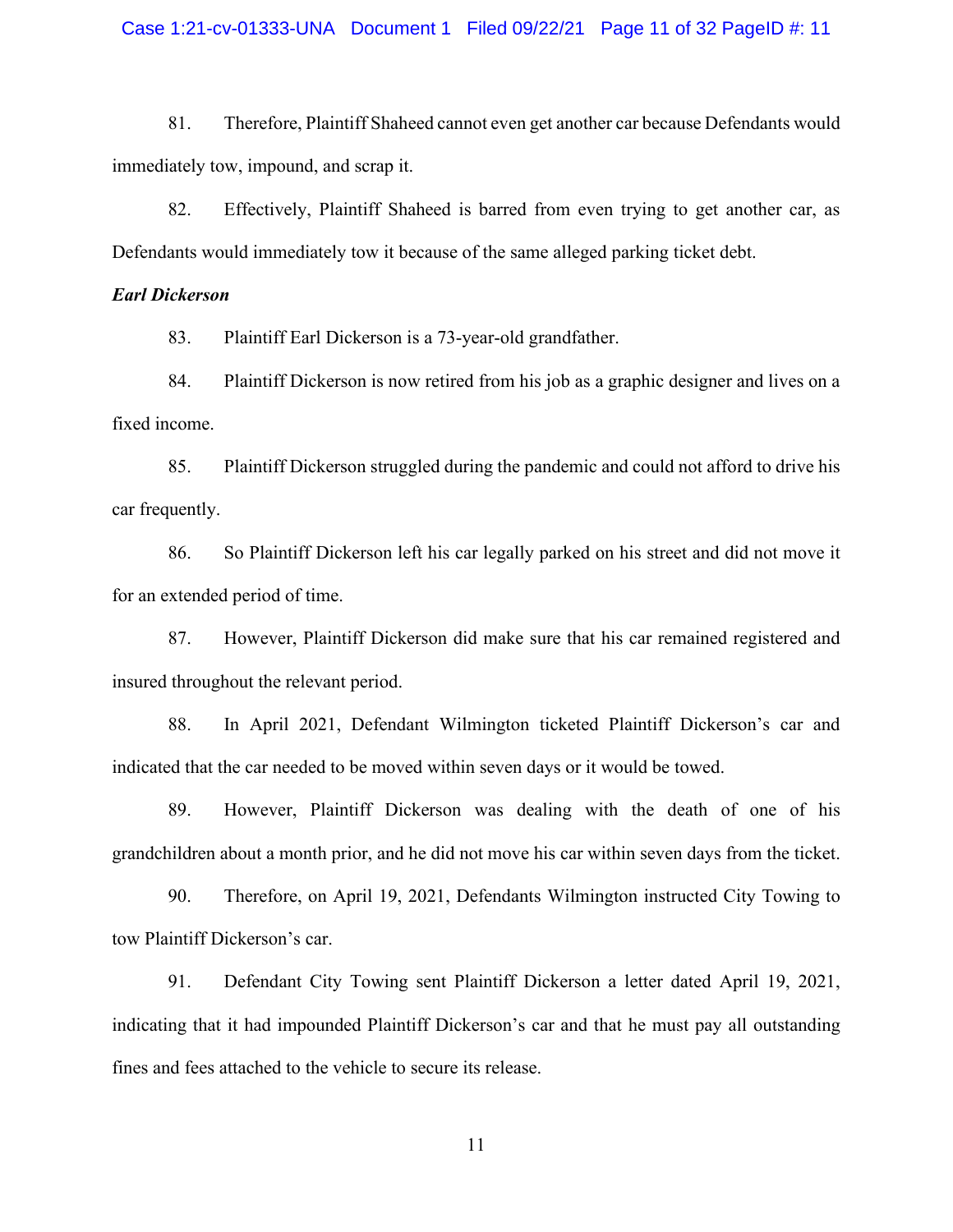#### Case 1:21-cv-01333-UNA Document 1 Filed 09/22/21 Page 12 of 32 PageID #: 12

92. Defendant City Towing's April 19, 2021 letter also explained that it was authorized to charge zero dollars (\$0) per day in storage fees.

93. The letter also stated that Plaintiff Dickerson must pay the outstanding fines "within thirty (30) calendar days of receipt of this notice, otherwise [he] will accumulate additional charges and [he] may ultimately forfeit ownership of [his] vehicle."

94. On or about April 22, 2021, Plaintiff Dickerson paid Defendant Wilmington the \$60 ticket that he received for failing to move his car in time as well as an additional \$25 impound release fee.

95. That was the extent of the fines, fees, or penalties to which Defendants were entitled, and Plaintiff Dickerson should have been permitted to reclaim his vehicle.

96. Thereafter, on or about May 6, 2021—well before the thirty-day deadline— Plaintiff Dickerson contacted Defendant City Towing's to try to reclaim his car.

97. Defendant City Towing demanded an additional \$910 dollars to release Plaintiff Dickerson's car.

98. Defendant City Towing did not provide a written explanation as to why it claimed to be entitled to an additional \$910.

99. Upon information and belief, Defendant Wilmington and Defendant City Towing wrongly maintain that Defendant City Towing was authorized to charge a \$65 per-day storage fee beginning on the fifth day after a vehicle was towed.

100. Contrary to Defendant Wilmington and Defendant City Towing's fee representations, the express terms of their public-bid contract do not allow Defendant City Towing to charge storage fees. Or to be more specific, Defendant City Towing is authorized to charge zero dollars (\$0) per day for storage.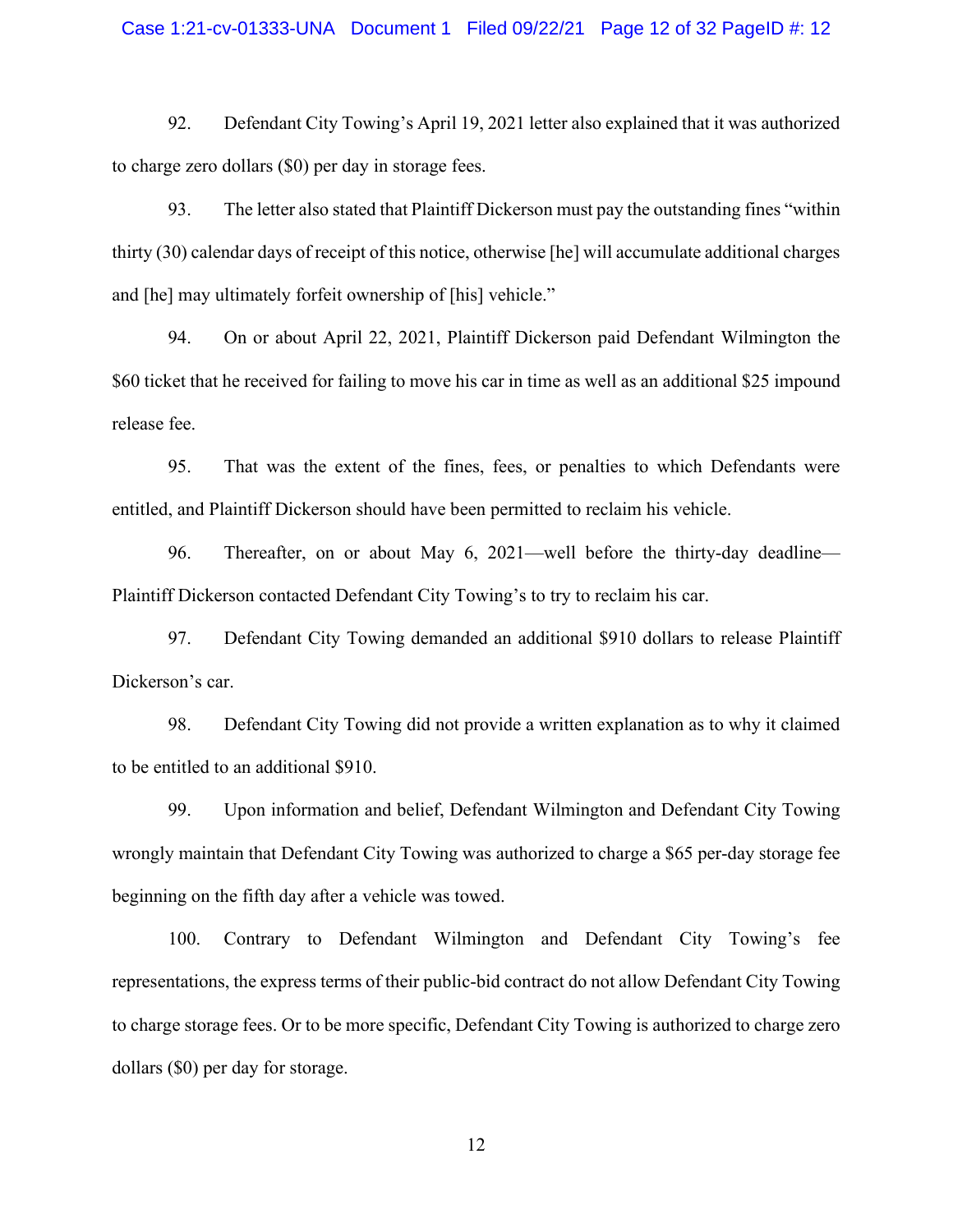#### Case 1:21-cv-01333-UNA Document 1 Filed 09/22/21 Page 13 of 32 PageID #: 13

101. Therefore, Defendant Wilmington wrongly permits and endorses Defendant City Towing's \$65 per-day storage fee.

102. In the alternative, Defendant Wilmington fails to supervise Defendant City Towing to ensure that it doesn't abuse its power and extract additional fees from vehicle owners or the public.

103. Defendant City Towing is only able to demand additional fees from vehicle owners because Defendant Wilmington granted them the governmental power to seize vehicles and sell, scrap, keep, or otherwise dispose of them.

104. In any event, Defendant City Towing demanded \$910 from Plaintiff Dickerson who could not afford to pay to reclaim his vehicle.

105. Because Plaintiff Dickerson did not pay the \$910 demand, Defendant City Towing refused to release Plaintiff Dickerson's car.

106. After refusing to release Plaintiff Dickerson's car for at least thirty days, Defendant City Towing scrapped Plaintiff Dickerson's car.

107. Defendants failed to provide Plaintiff Dickerson with a post-deprivation hearing that would have allowed him to try to reclaim his car without paying the \$910 demand.

108. Had Defendants provided Plaintiff Dickerson with a post-deprivation hearing, he could have argued, for example, that the \$910 demand was invalid, or that he could not afford to pay Defendants' demand.

109. Plaintiff Dickerson likely would have been successful on these, or other, arguments.

110. After scrapping it, Defendant City Towing kept the entire value of Plaintiff Dickerson's car.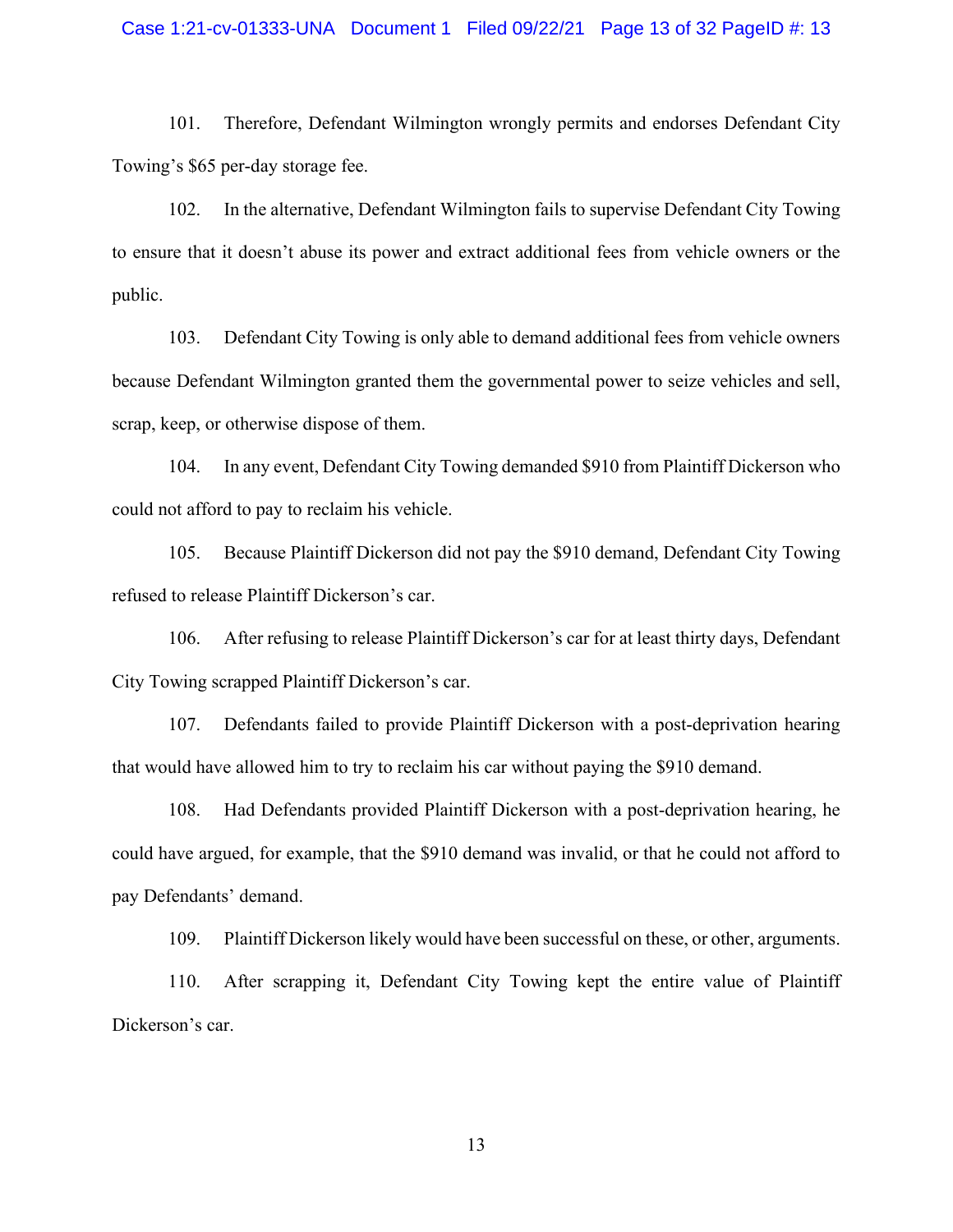#### Case 1:21-cv-01333-UNA Document 1 Filed 09/22/21 Page 14 of 32 PageID #: 14

111. Plaintiff Dickerson's vehicle was worth more than \$910. As of filing, Kelly Blue Book considers a fair market price for his 2002 Dodge Ram 1500 Van to be somewhere between \$2,750 and \$4,834.

112. Defendants Wilmington and City Towing did not return any surplus value to Plaintiff Dickerson.

113. Plaintiff Dickerson has subsequently purchased a new car, and he regularly parks it on the street in the City of Wilmington. Plaintiff Dickerson therefore remains subject to the City of Wilmington's unlawful tow and impound scheme.

### *Defendants Acted Under Color of State Law*

114. Defendants First State Towing and City Towing acted under color of state law and are state actors for purposes of this civil rights lawsuit.

115. Towing and/or impounding cars is a government function. Defendant Wilmington delegated that public function to Defendants First State Towing and City Towing.

116. Defendant Wilmington contracted first with Defendant First State Towing, and then with Defendant City Towing to maintain its municipal towing-and-impound program.

117. Defendant Wilmington instructed Defendant towing companies on which vehicles to tow.

118. Defendant Wilmington instructed Defendant towing companies on which vehicles that they are supposed to release from impound.

119. Defendants and their officers, agents, and employees worked closely together.

120. Defendant Wilmington contractually authorized Defendant towing companies to sell, scrap, keep, or otherwise dispose of cars.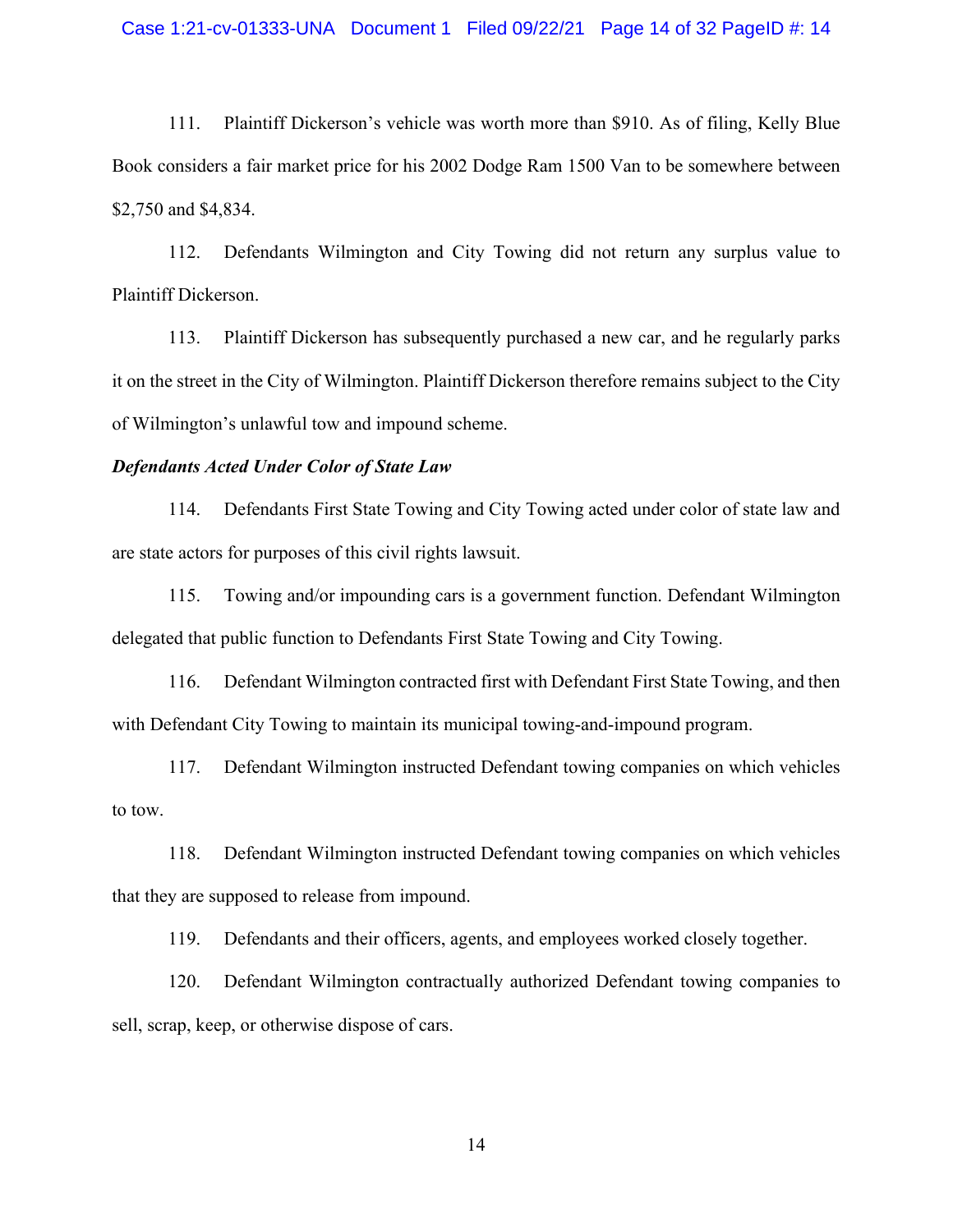#### Case 1:21-cv-01333-UNA Document 1 Filed 09/22/21 Page 15 of 32 PageID #: 15

121. Defendant Wilmington's parking ordinances expressly reference the fact that towing contractors run the City's impound program.

122. In light of the foregoing, Defendant Wilmington caused Defendants First State Towing and City Towing to tow, impound, and sell, scrap, keep, or otherwise dispose of cars.

123. In light of the foregoing, Defendants Wilmington, First State Towing, and City Towing participated in a joint activity, namely running Defendant Wilmington's municipal towing-and-impound program.

124. In light of the foregoing, the actions of Defendants First State Towing and City Towing are pervasively entwined with the operations of Defendant Wilmington.

125. In light of the foregoing, there is a close nexus between Defendant Wilmington and Defendants First State Towing and City Towing such that the conduct of the towing companies can be treated as that of the City.

126. In light of the foregoing, Defendant Wilmington is responsible for Defendants First State Towing and City Towing's conduct, namely towing, impounding, and scrapping cars.

127. Additionally, Defendants First State Towing and City Towing used the coercive power of the state to cause Plaintiffs' injuries. Specifically, absent governmental authorization, it is a crime to seize, keep, or destroy another person's property without their permission. Defendants First State Towing and City Towing could only seize, keep, or destroy Plaintiffs' vehicles because Defendant Wilmington authorized them to do so.

## *Harm to Plaintiffs*

128. But for Defendants' policies and practices described throughout this Complaint, Plaintiffs would not have been permanently deprived of their vehicles as well as the value thereof.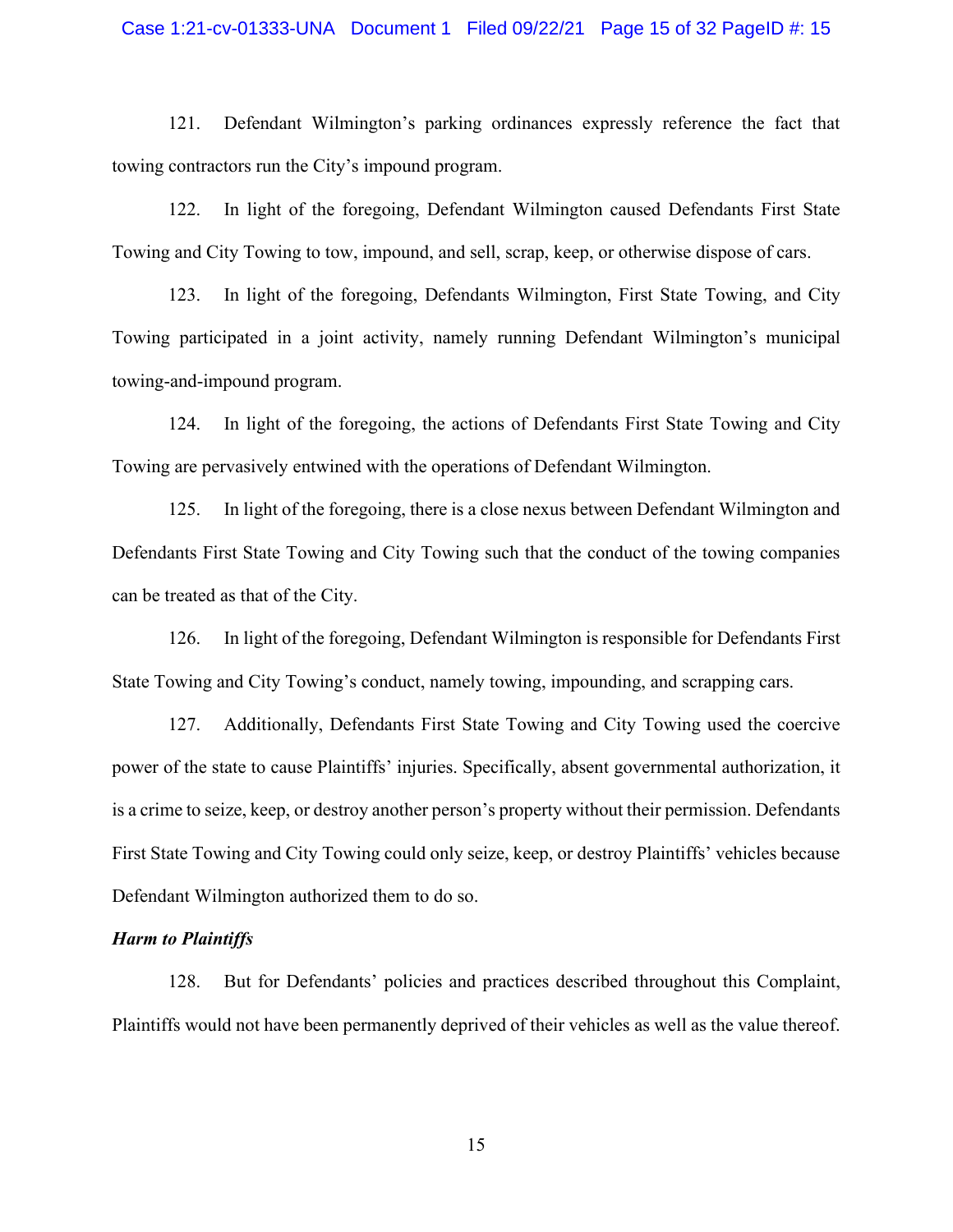#### Case 1:21-cv-01333-UNA Document 1 Filed 09/22/21 Page 16 of 32 PageID #: 16

129. As a result of Defendants' actions, policies, and practices, Plaintiff Shaheed's car was taken from her. Plaintiff Shaheed lost the use of her vehicle—and her means of transportation.

130. Plaintiff Shaheed also suffered financial harms. She lost the value of her car and had to pay for other means of transportation, such as taxis, since October 30, 2019.

131. Plaintiff Shaheed suffered through additional and needless physical pain since October 30, 2019, as she is disabled and getting around without a car is painful.

132. Plaintiff Shaheed suffered through the difficulties and stress of not having her own means of transportation since October 30, 2019.

133. Additionally, Plaintiff Shaheed continues to suffer severe and irreparable harm because she cannot even try to obtain a replacement car.

134. Defendant Wilmington maintains that Plaintiff Shaheed still owes the City an everincreasing amount—currently \$580—for the same parking tickets that caused them to scrap her car in the first place. Because Defendants continue to tow, impound, and sell, scrap, keep, or otherwise dispose of cars when they believe the vehicle owner owes more than \$200 in parking tickets, Plaintiff Shaheed cannot obtain a replacement car unless she first pays the City an additional \$580.

135. Having already taken her car, Defendants are nonetheless effectively barring Plaintiff Shaheed from obtaining another car unless she pays the City an additional \$580.

136. Plaintiff Shaheed could likely obtain, or finance, a replacement car for less than the City's \$580 demand.

137. Separately, as a result of Defendants' actions, policies, and practices, Plaintiff Dickerson's car was taken from him. As such, Plaintiff Dickerson lost the use of his vehicle—and his means of transportation.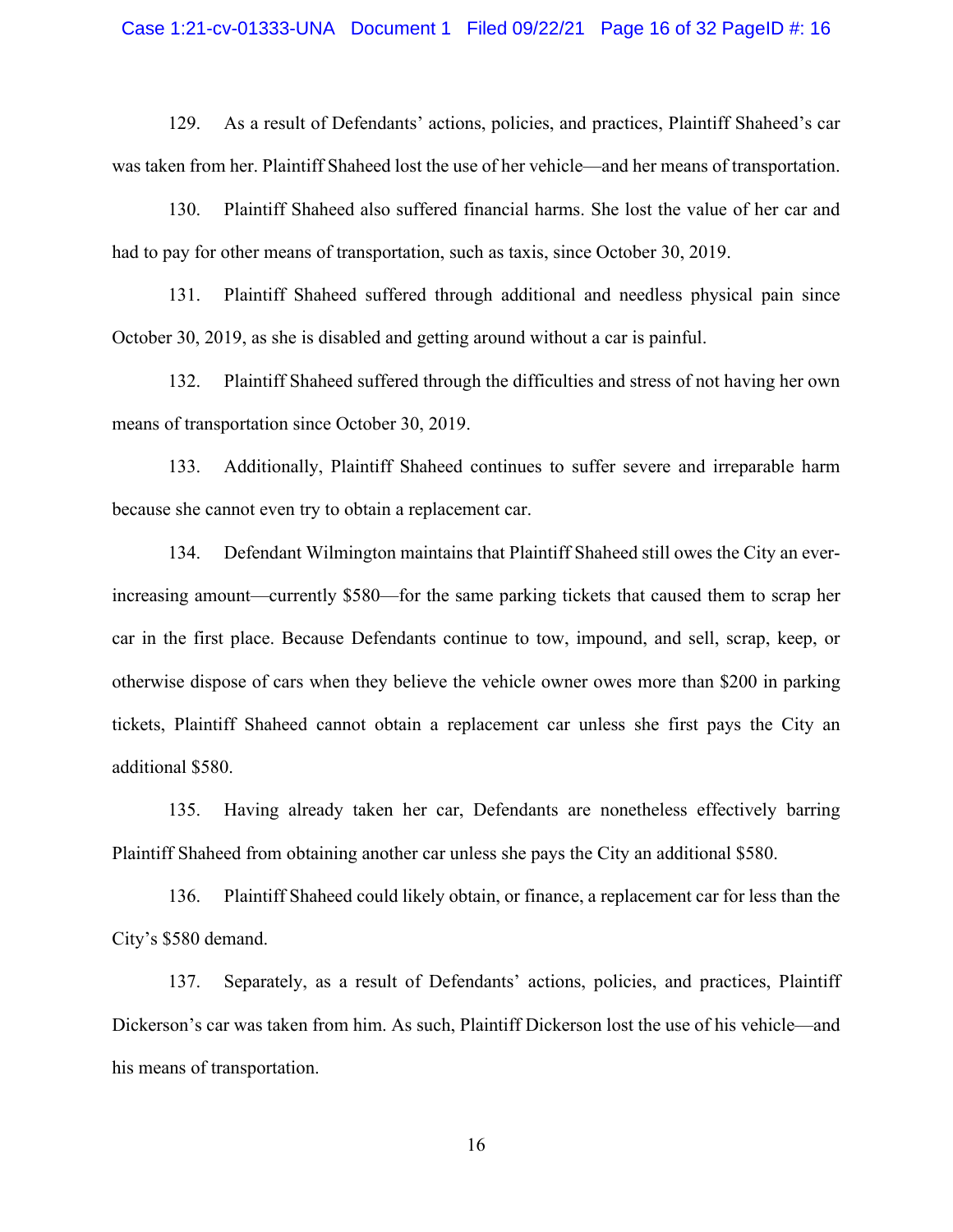138. Defendant Dickerson was also harmed financially. He lost the monetary value of his car and had to pay for other means of transportation, such as taxis, since May 6, 2021. He also has since had to purchase a replacement vehicle so he can get around, a cost he would not have had to incur had Defendants not taken and sold, scrapped, kept, or otherwise disposed of his van.

# **Causes of Action**

# **Count 1: Unconstitutional Taking without Compensation Under the Fifth and Fourteenth Amendment as well as 42 U.S.C. § 1983 On Behalf of Both Plaintiffs**

139. Plaintiffs reallege and incorporate by reference paragraphs 1 through 138 above.

140. The Fifth Amendment of the United States Constitution, as applied to the States through the Fourteenth Amendment, provides that private property shall not be taken for public use without just compensation.

141. Seizing property to satisfy a debt, and then keeping the value of that property in excess of the debt—or the owner's equity therein—violates the Takings Clause.

142. Plaintiffs had a vested property right in their vehicles. They possessed legal title and the cars were registered in their names. Plaintiffs also owned the equity in their cars.

143. Defendants took Plaintiffs' property by selling, scrapping, keeping, or otherwise disposing of Plaintiffs' cars.

144. Plaintiffs' cars were worth more than Plaintiffs' supposed debts. Yet Defendants took and sold, scrapped, kept, or otherwise disposed of Plaintiffs' cars without returning the surplus value or equity back to Plaintiffs. Therefore, Defendants violated the Takings Clause.

145. Defendants' choice to scrap Plaintiffs' cars does not extinguish Plaintiffs' vested property rights in their vehicles, or in their vehicles' equity, and scrapping the cars does not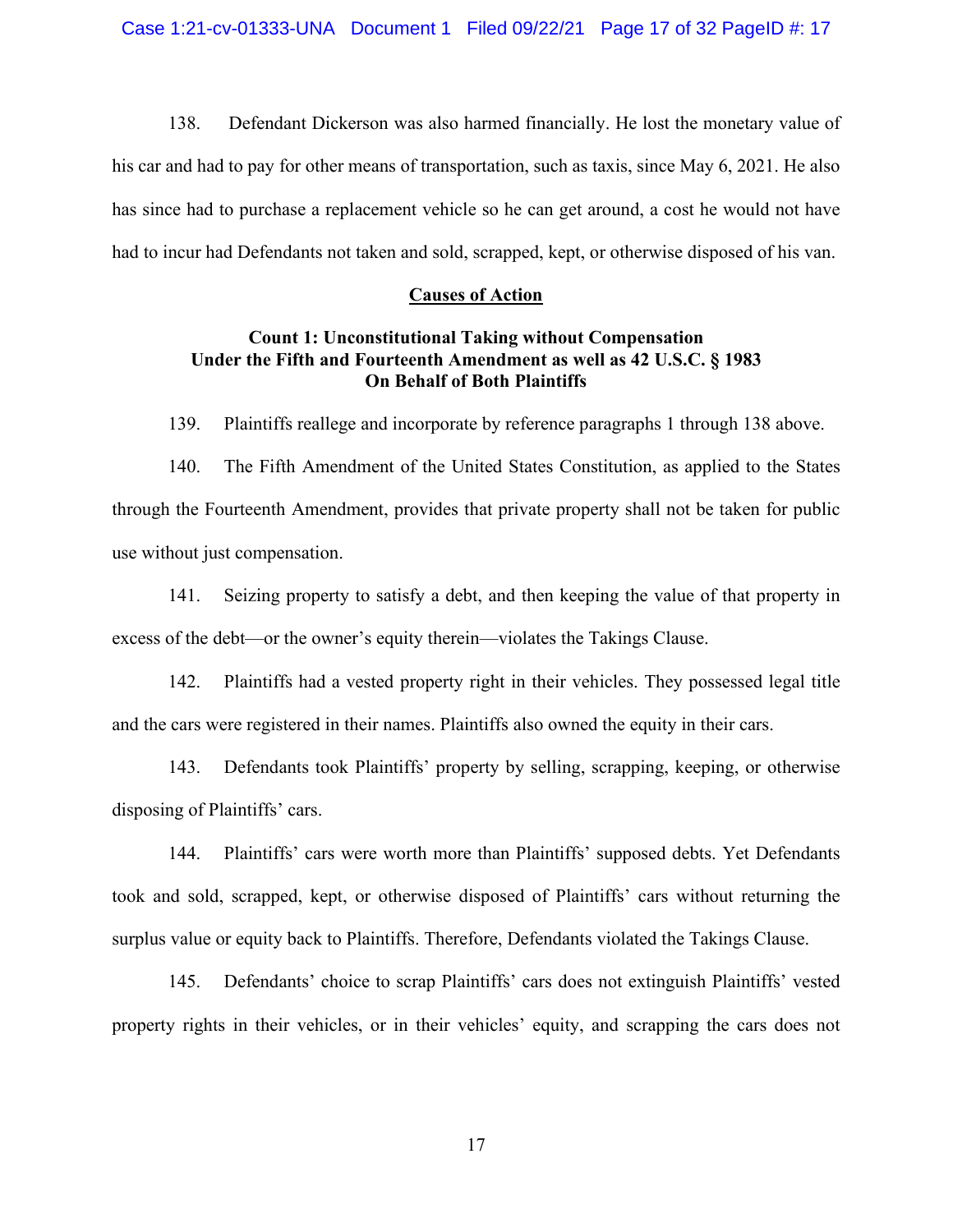#### Case 1:21-cv-01333-UNA Document 1 Filed 09/22/21 Page 18 of 32 PageID #: 18

eliminate Defendants' constitutional duty to compensate Plaintiffs for taking the value of their property.

146. Additionally, Defendants violated the Takings Clause when they took and sold, scrapped, kept, or otherwise disposed of Plaintiff Shaheed's car without even crediting the value thereof, or her equity in the car, towards her supposed parking ticket debt.

147. Defendants acted under color of state law when they took Plaintiffs' vehicles without returning the surplus value or equity, and when they took Plaintiff Shaheed's vehicle without crediting its value towards her supposed ticket debt.

148. Defendants took Plaintiffs' cars pursuant to Defendant Wilmington's official policies or customs—namely its tow-and-impound program, written contracts, and ordinances that were known, and approved of, by its official policymakers.

149. As a result of Defendants' above-described conduct, policies, and practices, Plaintiffs have suffered and continue to suffer irreparable harm to their constitutional rights. Accordingly, Plaintiffs respectfully ask that this Court enter a judgment declaring that Defendants' conduct violates the Fifth and Fourteenth Amendments to the United States Constitution and permanently enjoining Defendants from seizing property to satisfy a debt and taking the value of that property in excess of the debt (and without crediting it to the debt) in the future.

150. Plaintiffs also seek the retrospective and equitable relief prayed for below.

# **Count 2: Unconstitutional Initial Seizure Under the Fourth and Fourteenth Amendments as well as 42 U.S.C. § 1983 On Behalf of Plaintiff Ameera Shaheed**

151. Plaintiffs reallege and incorporate by reference paragraphs 1–3, 5–9, 11–82, and 114–136 above.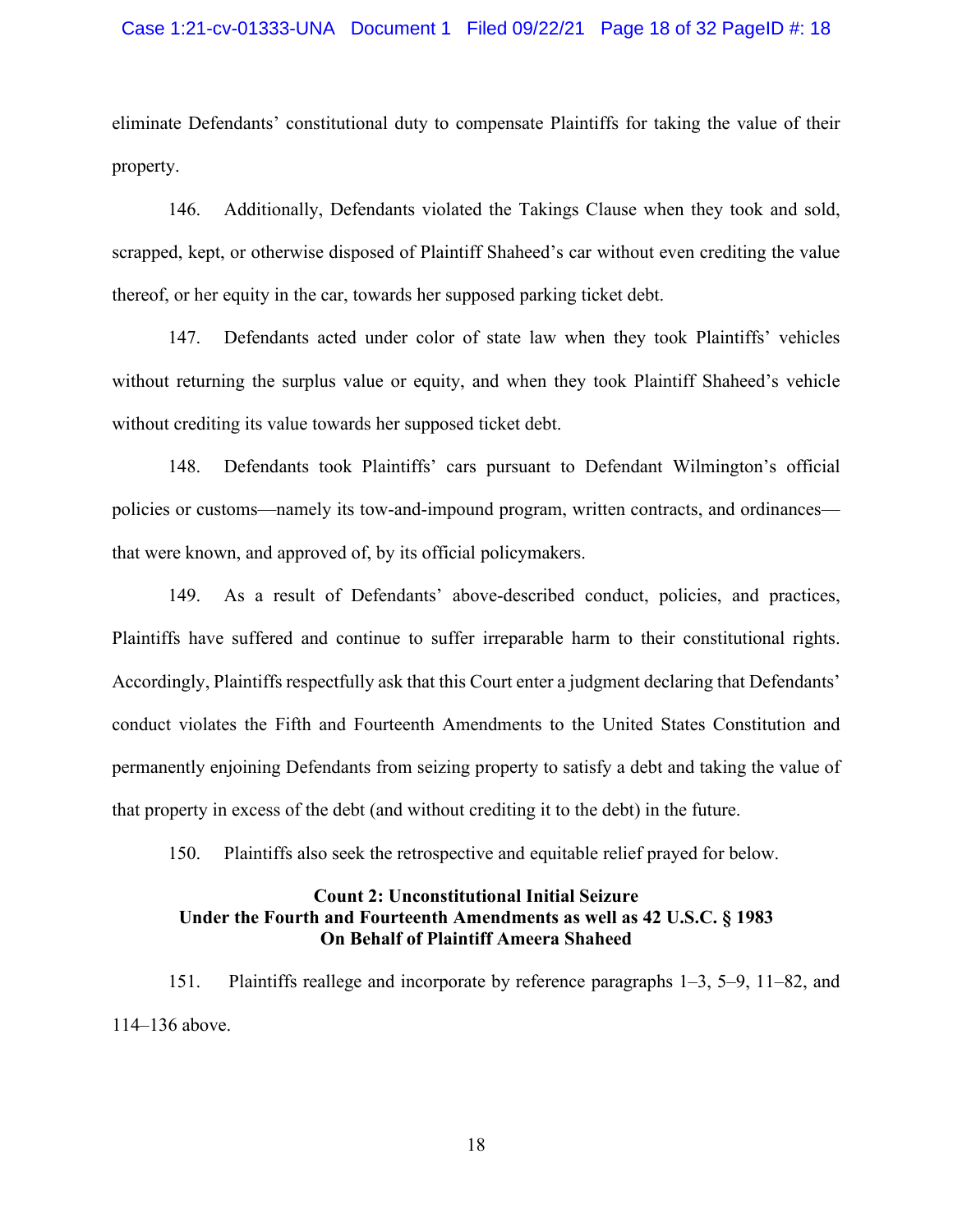152. The Fourth Amendment of the United States Constitution, as applied to the States through the Fourteenth Amendment, secures the right to be free from unreasonable seizures of their property.

153. Towing a car is a seizure under the Fourth Amendment and must be supported by either a warrant or an exception to the warrant-requirement.

154. Defendants Wilmington and First State Towing did not have a warrant when they seized Plaintiff Shaheed's car, nor was the seizure justified by any exception to the warrant requirement.

155. Plaintiff Shaheed's car was seized while legally and safely parked and was not involved in a traffic accident or interrupting the flow of traffic.

156. There were no exigent circumstances that necessitated the immediate towing of Plaintiff Shaheed's car.

157. Plaintiff Shaheed's car was seized to secure payment of alleged parking ticket debt, fines, fees, or penalties.

158. Additionally, Wilmington Del. Code § 37-125(a) expressly authorizes the seizure of an individual's car solely to secure payment of an alleged debt.

159. Seizing property without a warrant to secure the payment of an alleged debt violates the Fourth and Fourteenth Amendments' prohibition on unreasonable seizures.

160. Defendants Wilmington and First State Towing acted under color of state law when they towed Plaintiff Shaheed's car without a warrant.

161. Defendants Wilmington and First State Towing towed Plaintiff Shaheed's car without a warrant pursuant to Defendant Wilmington's official policies or customs—namely its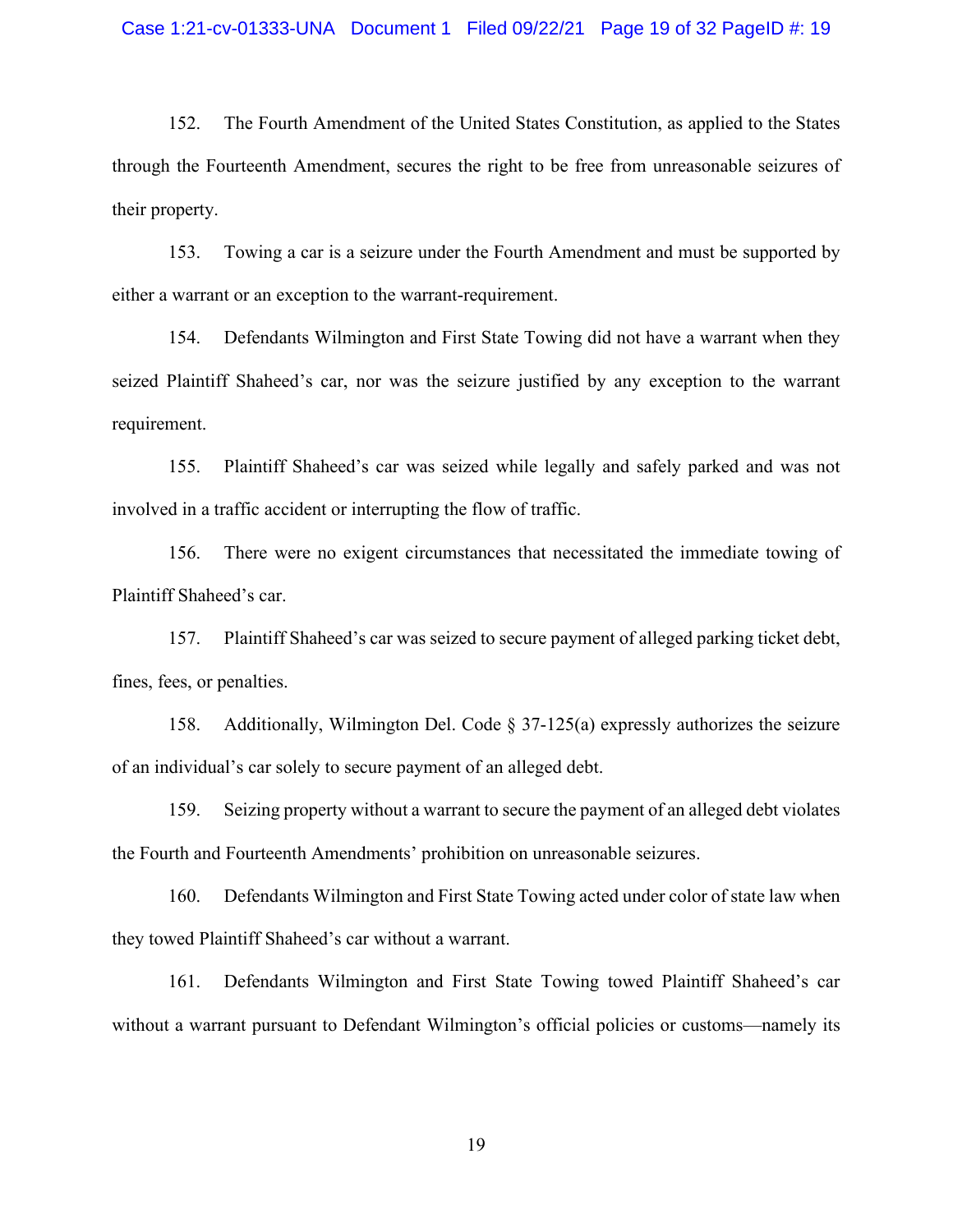#### Case 1:21-cv-01333-UNA Document 1 Filed 09/22/21 Page 20 of 32 PageID #: 20

tow-and-impound program, written contracts, and ordinances—that were known, and approved of, by its official policymakers.

162. As a result of Defendants Wilmington and First State Towing's above-described conduct, policies, and practices, Plaintiff Shaheed has suffered and continues to suffer irreparable harm to her constitutional rights. Accordingly, Plaintiffs respectfully ask that this Court enter a judgment declaring that Defendants' conduct violates the Fourth and Fourteenth Amendments to the United States Constitution and permanently enjoining Defendants from seizing cars without a warrant to secure payment of alleged parking ticket debt in the future.

163. Separately, Plaintiffs ask that this Court enter a judgment declaring that Wilmington Del. Code § 37-125(a) facially violates the Fourth and Fourteenth Amendments to the United States Constitution and enjoining its enforcement.

164. Plaintiffs also seek the retrospective and equitable relief prayed for below.

# **Count 3: Unconstitutional Continuous Seizure Under the Fourth and Fourteenth Amendments as well as 42 U.S.C. § 1983 On Behalf of Both Plaintiffs**

165. Plaintiffs reallege and incorporate by reference paragraphs 1 through 138 above.

166. The Fourth Amendment of the United States Constitution, as applied to the states through the Fourteenth Amendment, secures an individual's right to be free from unreasonable seizures of their property.

167. The Fourth Amendment applies both to the initial seizure of property and to its continued retention by the government.

168. Impounding a car is a meaningful interference with its owner's possessory interest and is a continuous seizure. Therefore, the government must have a continuous constitutional justification to hold an individual's property. However, securing monetary payment on an alleged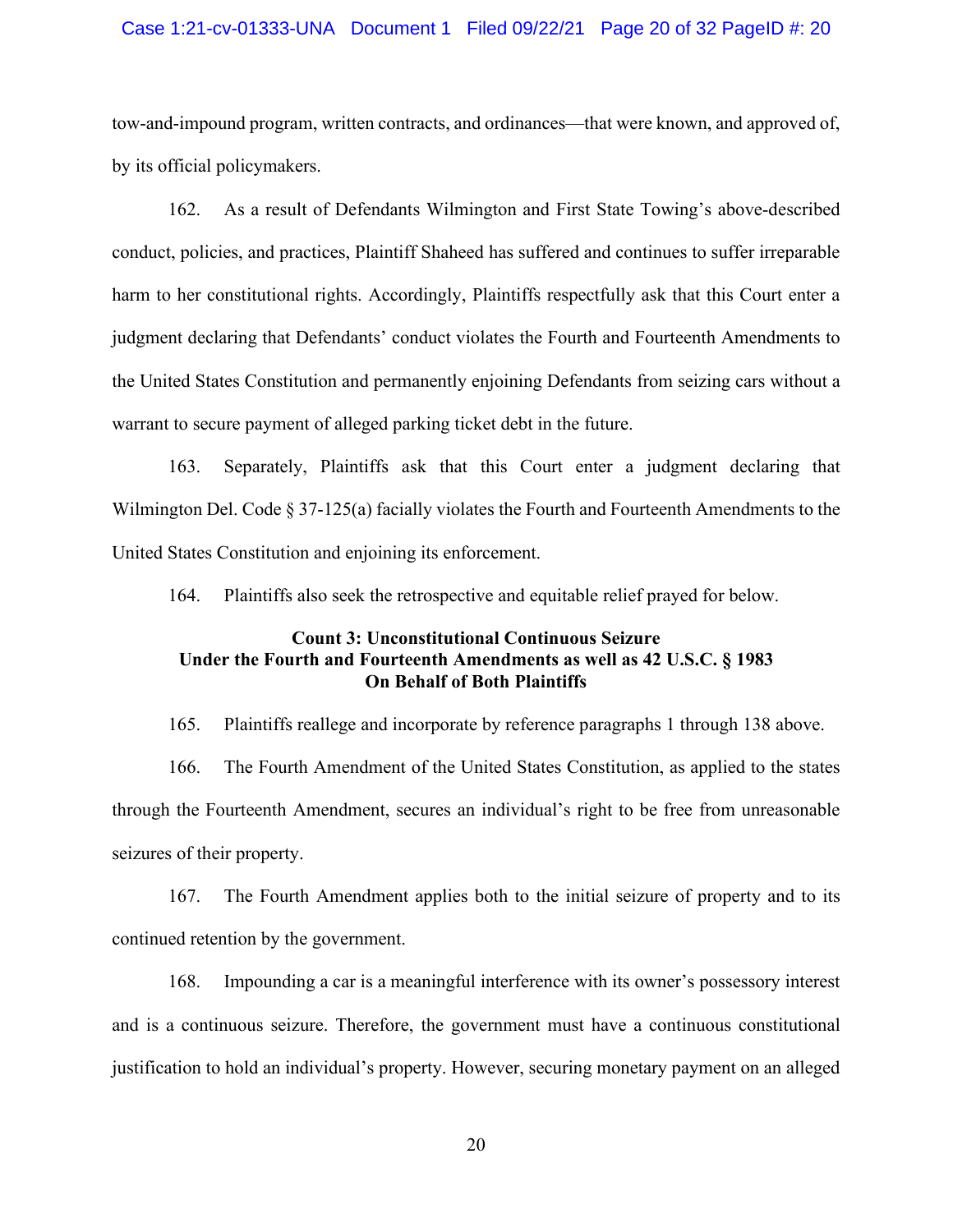#### Case 1:21-cv-01333-UNA Document 1 Filed 09/22/21 Page 21 of 32 PageID #: 21

debt from a property owner is not a valid basis to continuously hold—i.e., seize—their property. If the government believes it is owed a debt, it must obtain a judgment and a seizure warrant; it cannot simply take and hold someone's property because it believes that they owe it money.

169. Defendants violated the Fourth Amendment by continuously seizing—i.e., impounding—Plaintiffs' cars without a warrant and conditioning the release of those vehicles upon Plaintiffs' monetary payment.

170. Additionally, Wilmington Del. Code § 37-131 expressly authorizes the continuous seizure of an individual's car and the conditioning of its release upon payment. This facially violates the Fourth Amendment.

171. Defendants acted under color of state law when they continued to retain Plaintiffs' vehicles at the impound lot without a seizure warrant.

172. Defendants' ongoing seizure of Plaintiffs' vehicles occurred pursuant to Defendant Wilmington's official policies or customs—namely its tow-and-impound program, written contracts, and ordinances—that were known, and approved of, by its official policymakers.

173. As a result of Defendants' above-described conduct, policies, and practices, Plaintiffs have suffered and continue to suffer irreparable harm to their constitutional rights. Accordingly, Plaintiffs respectfully ask that this Court enter a judgment declaring that Defendants' conduct violates the Fourth and Fourteenth Amendments to the United States Constitution and permanently enjoining Defendants from continuously seizing, or retaining, cars without a warrant and conditioning their release on monetary payment in the future.

174. Separately, Plaintiffs ask that this Court enter a judgment declaring that Wilmington Del. Code § 37-125(a) facially violates the Fourth and Fourteenth Amendments to the United States Constitution and enjoining its enforcement.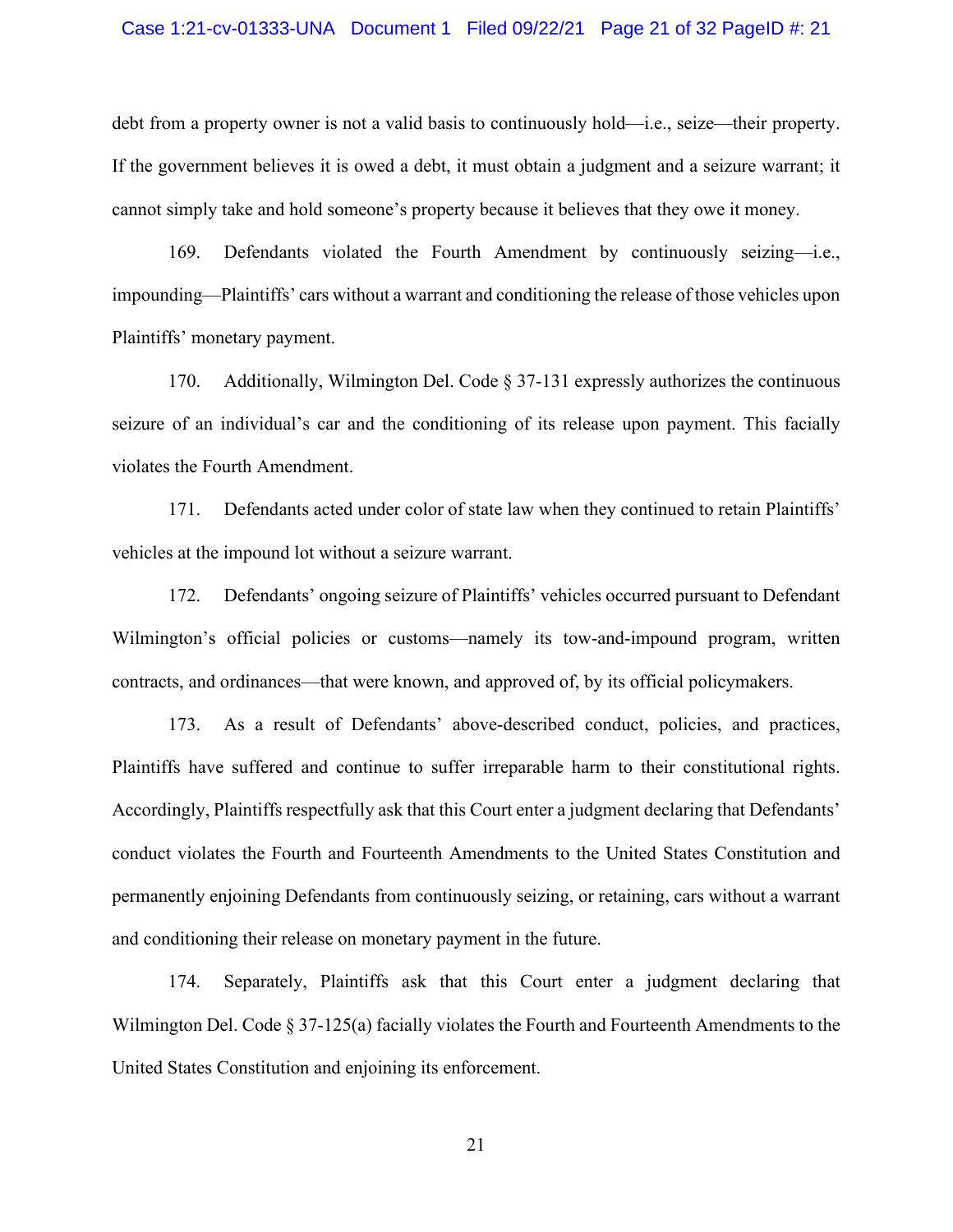175. Plaintiffs also seek the retrospective and equitable relief prayed for below.

## **Count 4: Procedural Due Process: Pre-Deprivation Under the Fourteenth Amendment as well as 42 U.S.C. § 1983 On Behalf of Plaintiff Shaheed**

176. Plaintiffs reallege and incorporate by reference paragraphs 1–3, 5–9, 11–82, 114– 136, and 154–157 above.

177. The Fourteenth Amendment provides that no person shall be deprived of property without due process of law.

178. The fundamental requirement of due process is the opportunity to be heard at a meaningful time and in a meaningful manner. With rare exceptions, this means that the government must provide notice and an opportunity to be heard before it seizes property.

179. Defendants did not provide any notice before they seized Plaintiff Shaheed's vehicle.

180. Defendants did not provide any opportunity to be heard before they seized Plaintiff Shaheed's vehicle.

181. Wilmington Del. Code § 37-125(a) expressly authorizes the seizure of an individual's car solely to secure payment of an alleged debt without any pre-deprivation notice or hearing.

182. Individuals have a significant interest in, and need for, their cars. Many individuals depend on their cars to get to work, to medical appointments, and to see their families and friends.

183. Any interest that Defendants' have in seizing property as a surety for the payment of parking tickets is minimal compared to that individual's interest in their means of transportation.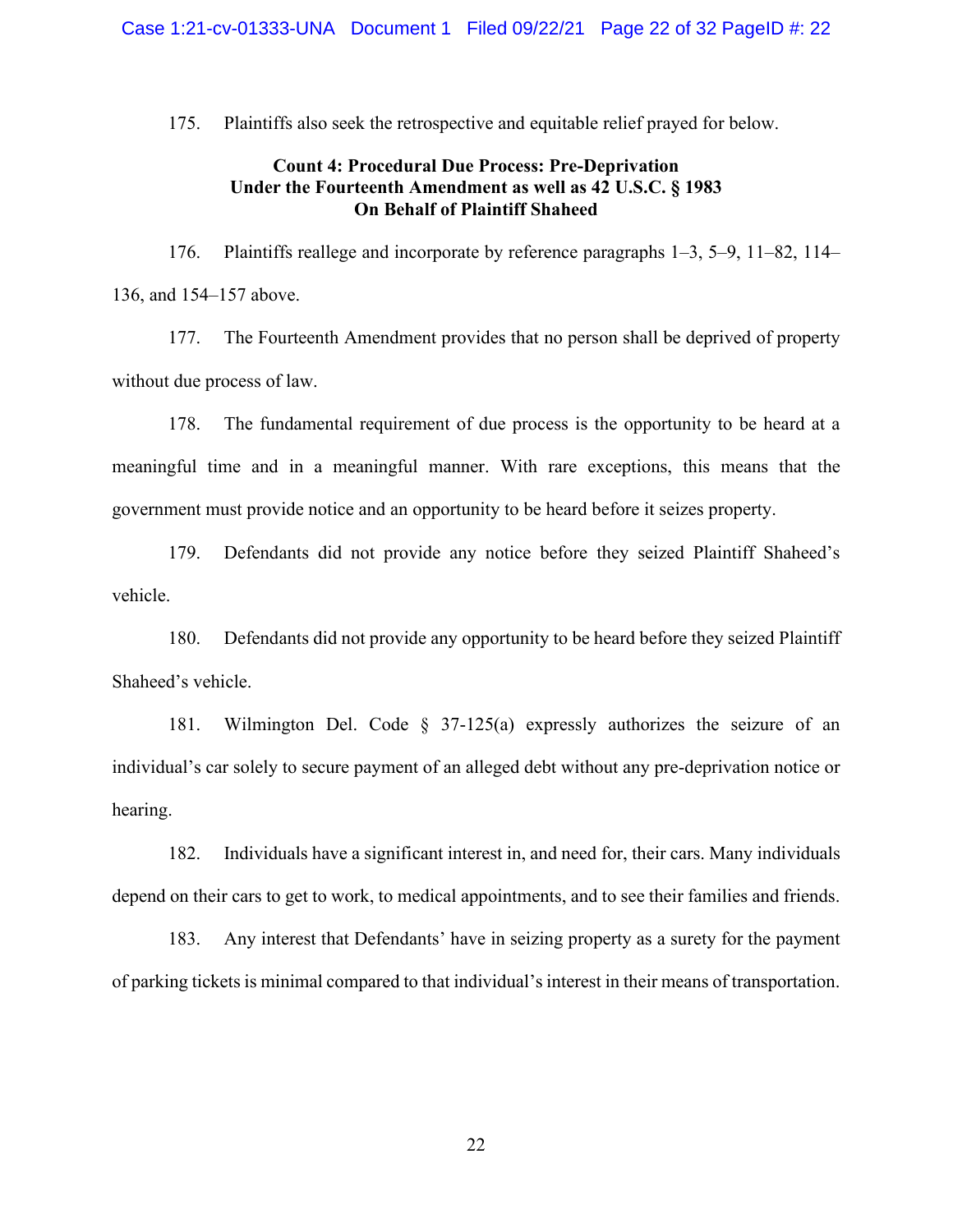184. Defendants' interest—if any—in seizing a car to secure payment of a few hundred dollars in parking tickets *now* as opposed to in a few months or after establishing a payment plan is minimal.

185. There is no need for quick governmental action when Defendants seize legally and safely parked cars solely to secure payment of monetary fines. Defendants could, instead, notify property owners that their vehicle is potentially subject to being towed, provide an opportunity to request a hearing, and then tow the vehicle following a hearing.

186. Defendant Wilmington has a myriad of other ways to collect its ticket debt—for instance, by establishing a payment plan, making use of debt collectors, or obtaining a judgment.

187. Defendants' failure to provide pre-deprivation notice and a hearing, combined with the fact that they sell, scrap, keep or otherwise dispose of vehicles after just thirty days, creates a high risk of severe and permanent deprivation. If Defendants tow a car from an individual who does not actually owe the supposed ticket debt, that individual may lose her car simply because she is unable to pay the amounts necessary to recover the car and challenge the ticket debt.

188. Had Defendants provided Plaintiff Shaheed with a pre-deprivation hearing, she could have argued, for example: (1) that she could not afford to pay \$320 in parking tickets within 30 days and that she should not permanently lose her car simply because she is poor; (2) that the underlying parking tickets were still under appeal and that her car should not be seized while she continued to litigate; and (3) had she later lost her ticket appeals, she could have reasonably set up a payment plan with Defendants, rather than permanently lose her means of transportation. Plaintiff Shaheed likely would have been successful on these, or other, arguments.

189. Defendants acted under color of state law when they failed to provide Plaintiff Shaheed with pre-deprivation notice and a hearing.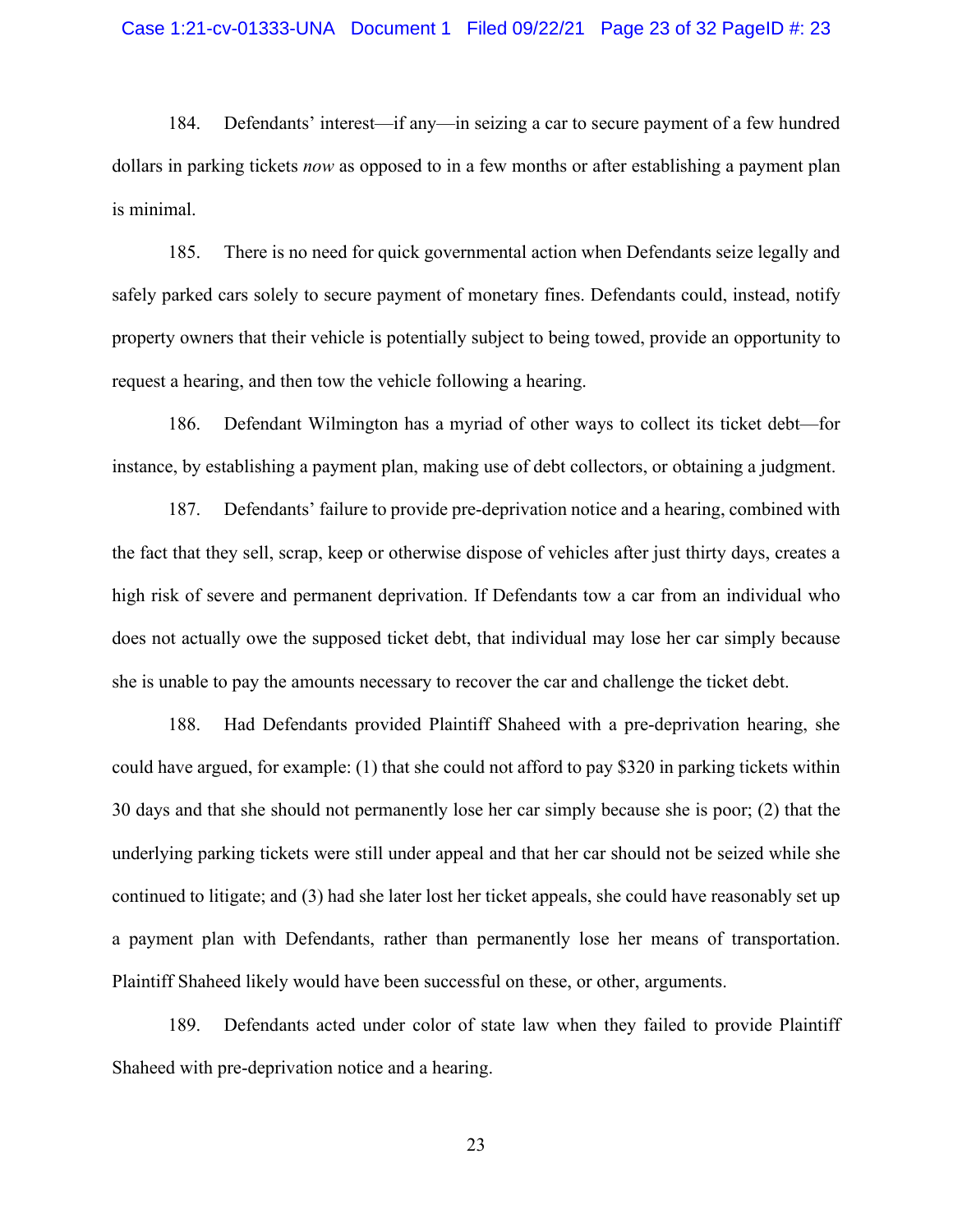#### Case 1:21-cv-01333-UNA Document 1 Filed 09/22/21 Page 24 of 32 PageID #: 24

190. Defendants took Plaintiff Shaheed's vehicle without pre-deprivation notice and a hearing pursuant to Defendant Wilmington's official policies or customs—namely its tow-andimpound program, written contracts, and ordinances—that were known, and approved of, by its official policymakers.

191. As a result of Defendants' above-described conduct, policies, and practices, Plaintiff Shaheed has suffered and continues to suffer irreparable harm to her constitutional rights. Accordingly, Plaintiffs respectfully ask that this Court enter a judgment declaring that Defendants' conduct violates the Fourteenth Amendment to the United States Constitution and permanently enjoining Defendants from failing to provide pre-seizure notice or hearing before towing cars to secure payment of alleged parking ticket debt in the future.

192. Separately, Plaintiffs ask that this Court enter a judgment declaring that Wilmington Del. Code § 37-125(a) facially violates the Fourteenth Amendments to the United States Constitution and enjoining its enforcement.

193. Plaintiffs also seek the retrospective and equitable relief prayed for below.

# **Count 5: Procedural Due Process: Post-Deprivation Under the Fourteenth Amendment as well as 42 U.S.C. § 1983 On Behalf of Both Plaintiffs**

194. Plaintiffs reallege and incorporate by reference paragraphs 1 through 138 above.

195. The Fourteenth Amendment provides that no person shall be deprived of property without due process of law.

196. The fundamental requirement of due process is the opportunity to be heard at a meaningful time and in a meaningful manner. In most circumstances, the government must provide individuals with an opportunity to be heard before taking their property. However, when a preseizure hearing is not possible, post-deprivation process may be adequate.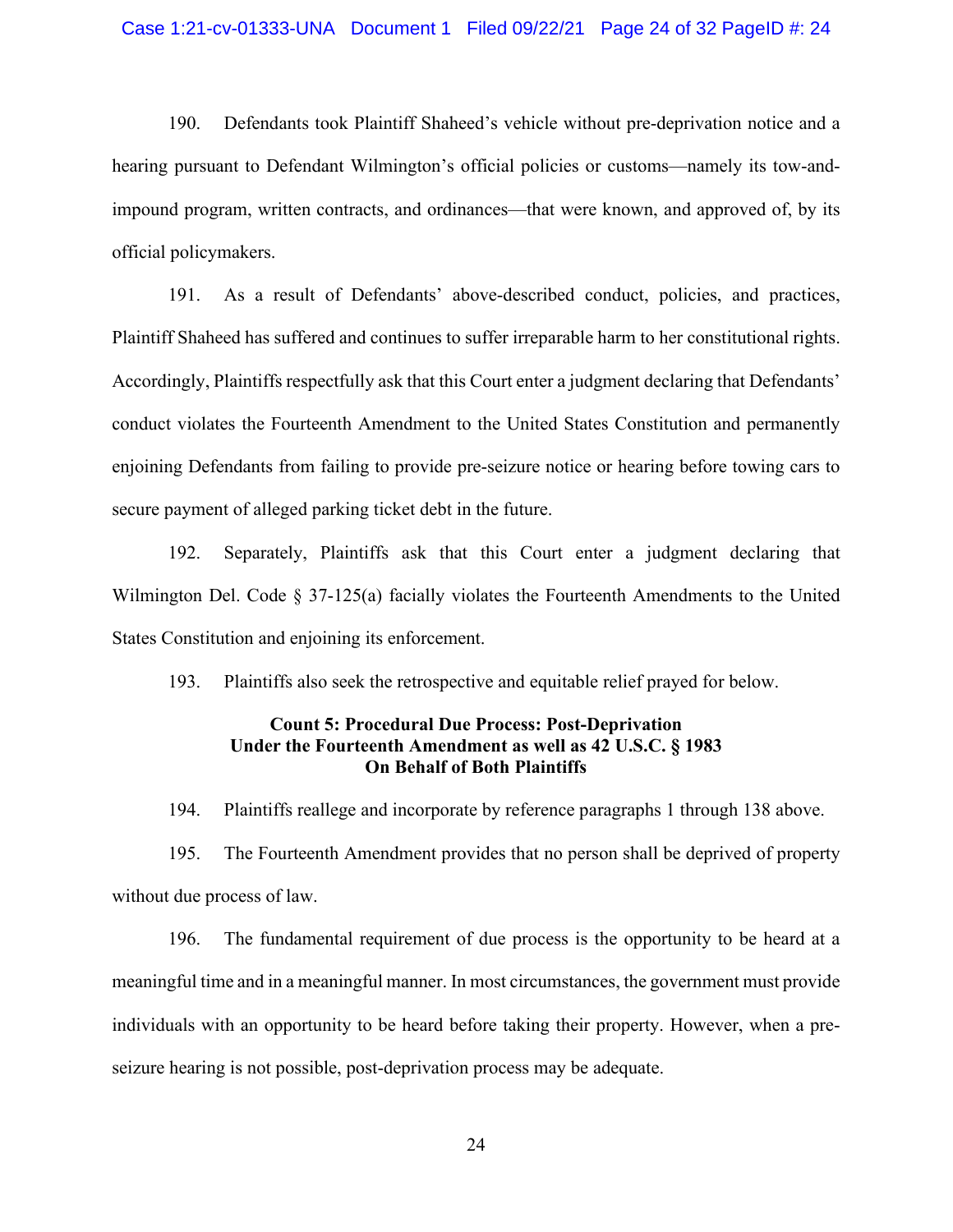#### Case 1:21-cv-01333-UNA Document 1 Filed 09/22/21 Page 25 of 32 PageID #: 25

197. Defendants sold, scrapped, kept, or otherwise disposed of Plaintiffs' vehicles without affording them a post-seizure hearing.

198. In fact, Defendants do not provide any post-seizure hearing unless vehicle owners pay Defendants' full financial demand up-front "under protest." Wilmington Del. Code § 37- 131(b). In other words, Defendants put a vehicle owner's opportunity to be heard behind a paywall.

199. Defendants must provide vehicle owners with a hearing before selling, scrapping, keeping, or otherwise disposing of an individual's car.

200. Individuals have a great interest in, and need for, their vehicles. Many people rely on their cars to get to work, medical appointments, or to visit their families and friends. For others, like Plaintiff Shaheed, driving is the only way to travel without needless and additional physical pain.

201. Defendants' interest—if any—in requiring up-front payment before providing vehicle owners with a hearing is minimal. Defendants possess several other ways to collect ticket debt, such as by establishing a payment plan, making use of debt collectors, or obtaining a judgment.

202. Defendants' failure to provide a post-seizure hearing creates a high risk of severe and permanent deprivation. Defendants sell, scrap, keep, or otherwise dispose of people's cars after only thirty days, with the result that an individual who cannot afford to pay the City's full demand within thirty days will lose his or her vehicle forever, even if that individual does not owe the alleged ticket debt.

203. What is more, Defendants' failure to provide a post-seizure hearing means that vehicle owners have no opportunity to argue that they should not lose their cars simply because they cannot afford to pay their ticket debts. Before the government can permanently take a person's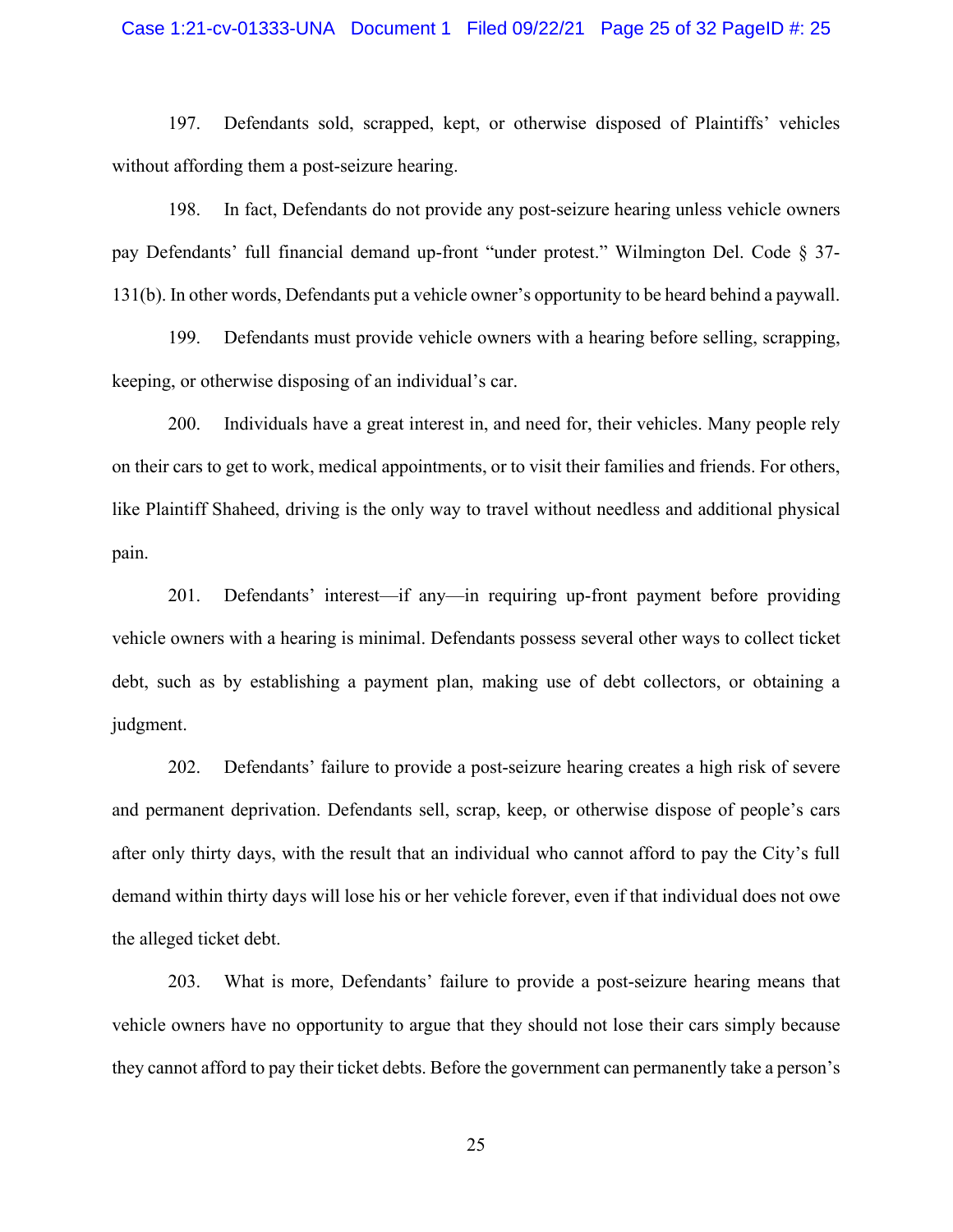#### Case 1:21-cv-01333-UNA Document 1 Filed 09/22/21 Page 26 of 32 PageID #: 26

car because of unpaid ticket debt, the Constitution requires a hearing on the issue of the vehicle owner's ability to pay.

204. Even individuals who ultimately do owe the City for parking ticket debt should not be forced to lose their cars simply because they cannot afford to pay the full amount within thirty days of having their cars seized. Defendants could instead work with impoverished vehicle owners to set up a reasonable payment plan rather than permanently taking and selling, scraping, keeping, or otherwise disposing of their cars. Defendants' interest in immediate payment, as opposed to payment over the course of several months, is minimal compared to an individual's interest in their vehicle.

205. Had they been provided a post-deprivation hearing, Plaintiffs could have argued, for example, that they could not afford to pay Defendants' financial demand within thirty days and should not lose their cars as a result thereof. Plaintiff Dickerson would have also been able to show that Defendant City Towing was not legally authorized to charge an additional \$910 in fees and that he was legally entitled to reclaim his car without additional payment. Plaintiff Shaheed could have also shown that the underlying tickets were still under appeal and that Defendants should not have seized her car while she continued to litigate. Plaintiffs likely would have been successful on these, or other, arguments.

206. Defendants acted under color of state law when they failed to provide Plaintiffs with a post-deprivation hearing.

207. Defendants took and sold, scrapped, kept, or otherwise disposed of Plaintiffs' cars without a post-deprivation hearing pursuant to Defendant Wilmington's official policies or customs—namely its tow-and-impound program, written contracts, and ordinances—that were known, and approved of, by its official policymakers.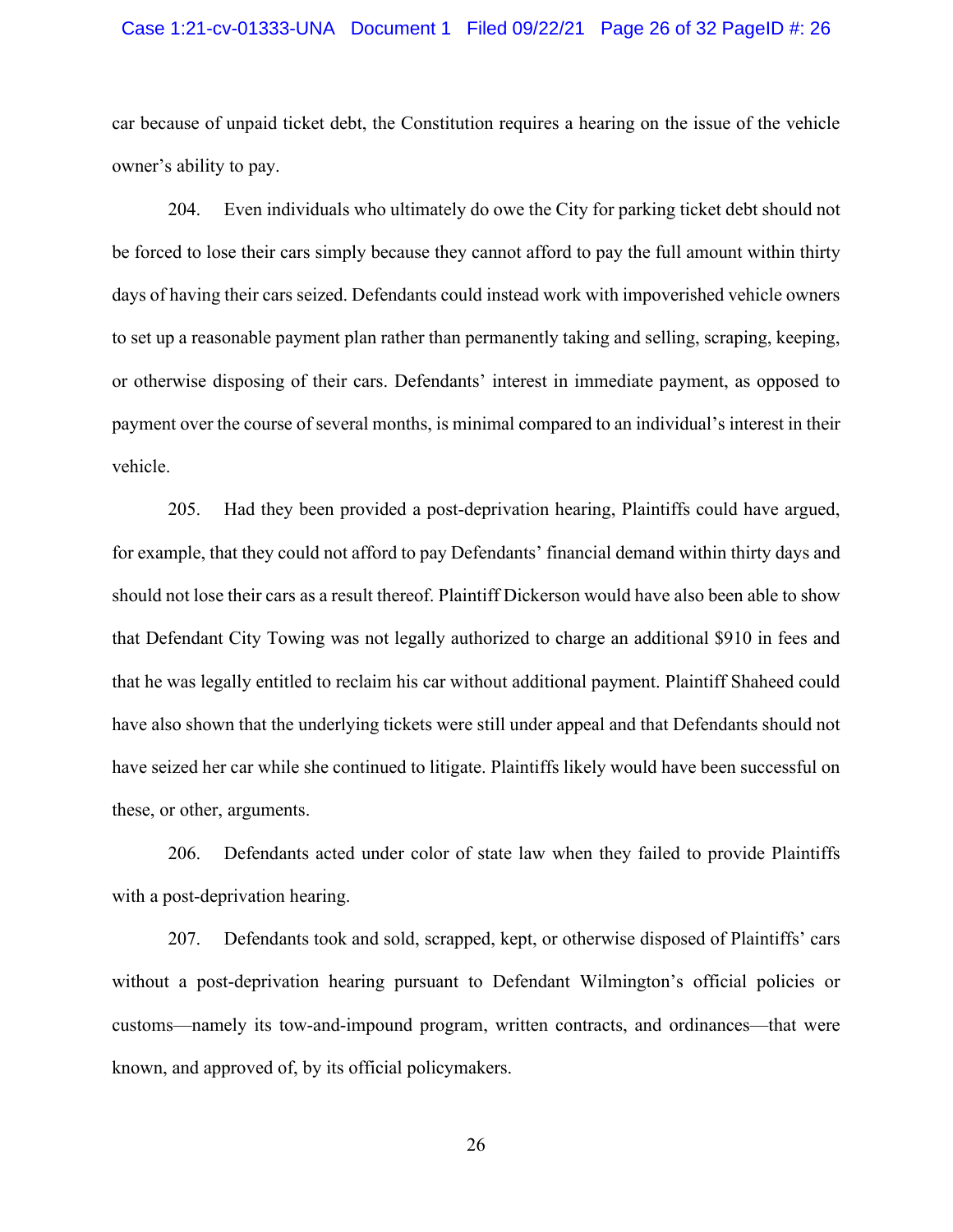#### Case 1:21-cv-01333-UNA Document 1 Filed 09/22/21 Page 27 of 32 PageID #: 27

208. As a result of Defendants' above-described conduct, policies, and practices, Plaintiffs have suffered and continue to suffer irreparable harm to their constitutional rights. Accordingly, Plaintiffs respectfully ask that this Court enter a judgment declaring that Defendants' above-described conduct violates the Fourteenth Amendment to the United States Constitution and permanently enjoining Defendants from failing to provide a meaningful post-deprivation hearing, including on a vehicle owners' ability to pay in the future.

209. Additionally, Plaintiffs ask that this Court enter a judgment declaring that the provisions of Wilmington Del. Code  $\S 37-131(b)$  that condition a post-seizure hearing on a vehicle owner's up-front payment of fees under protest facially violate the Fourteenth Amendment's guarantee of due process and enjoining its enforcement.

210. Plaintiffs also seek the retrospective and equitable relief prayed for below.

## **Count 6: Excessive Fine Under the Eighth and Fourteenth Amendments as well as 42 U.S.C. § 1983 On Behalf of Both Plaintiffs**

211. Plaintiffs reallege and incorporate by reference paragraphs 1 through 138 above.

212. The Eight Amendment, as applied to the States by the Fourteenth Amendment, provides that excessive fines shall not be imposed. Fines are constitutionally excessive when they are grossly disproportionate to the gravity of a defendant's offense.

213. The loss of Plaintiff Shaheed's car was a grossly disproportionate fine compared to the few hundred dollars of parking tickets that she allegedly owed.

214. Parking tickets are among the lowest level offenses and cause minimal harm to society at large. That is reflected in the tens of dollars that Defendant Wilmington charges for parking improperly.

215. Plaintiff Shaheed's parking tickets are unrelated to any criminal activity.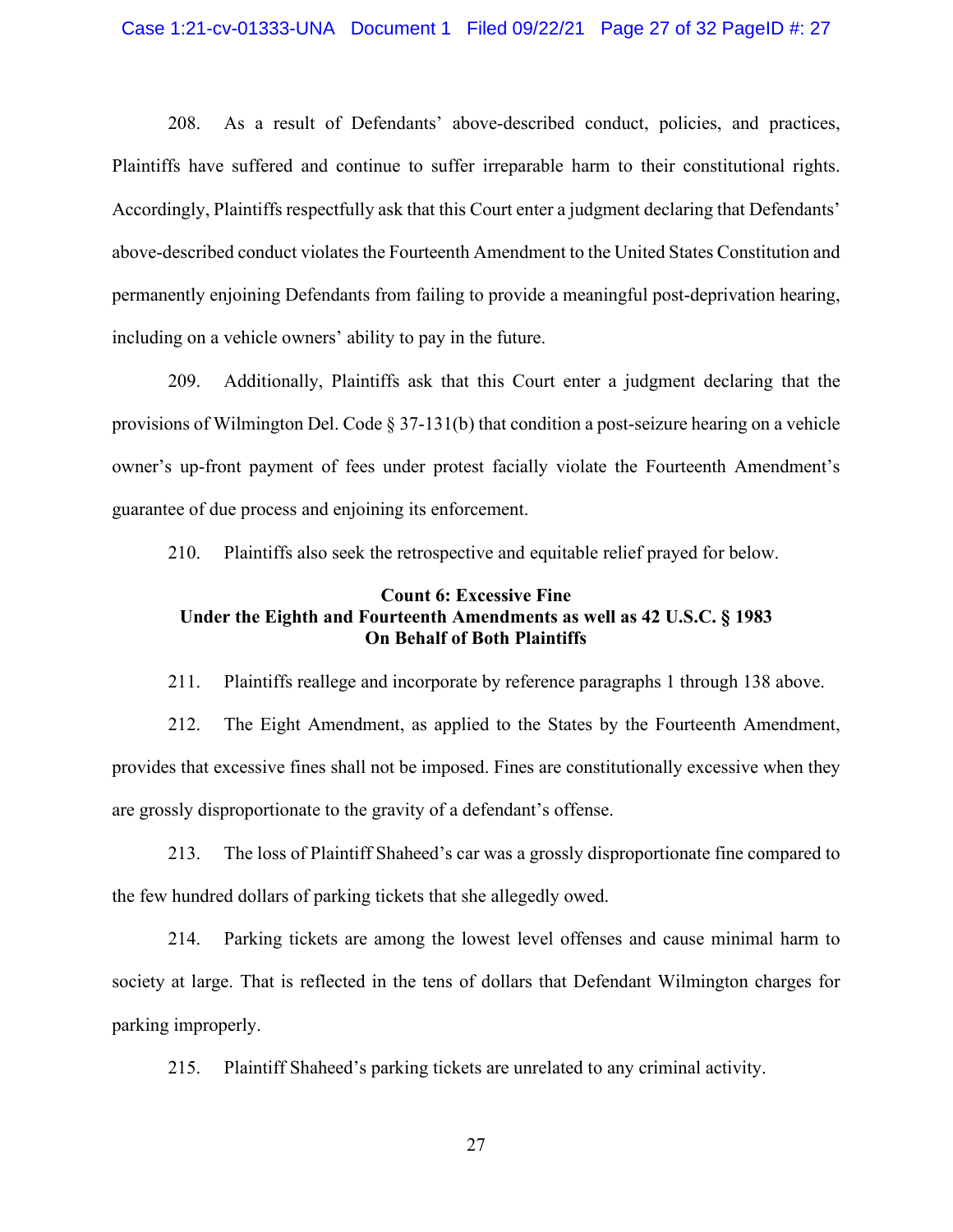#### Case 1:21-cv-01333-UNA Document 1 Filed 09/22/21 Page 28 of 32 PageID #: 28

216. Additionally, the extent of the harm that the City suffered because Plaintiff Shaheed supposedly failed to pay \$320 in parking tickets is a far cry from Plaintiff Shaheed losing her car, or the approximately \$4,250 value thereof.

217. The loss of Plaintiff Dickerson's car was a grossly disproportionate fine compared to his parking violation for failing to move his vehicle within seven days after receiving notice that he must do so.

218. Plaintiff Dickerson's parking violation is among the lowest level offenses and causes minimal harm to society at large. That is reflected in the \$60 fine that the City issued, and Plaintiff Dickerson paid.

219. Plaintiff Dickerson's parking violation was unrelated to any criminal activity.

220. The extent of the harm that the City suffered from Plaintiff Dickerson's parking violation was minimal and is also reflected in the \$60 fine that the City charges for such violations. That is a far cry from Plaintiff Dickerson's loss of his car or the several-thousand-dollar value thereof.

221. Defendants' scheme is also at least partially punitive. Repeatedly throughout its parking ordinances, the City refers to those who allegedly owe parking tickets as "scofflaws," and it has designed a system that is, at least in part, meant to deter them. Additionally, vehicle owners are subject to a civil penalty for any towable offense, including parking in public with more than \$200 in outstanding tickets or failing to move from a parking space in time.

222. Defendants benefit financially from imposing such a heavy fine—the loss of one's car—for such minor offenses as unpaid parking tickets. This penalty is how the City "pays" for its municipal impound program. Because of this profit incentive, the severity of the fine imposed by Defendants is even more suspect.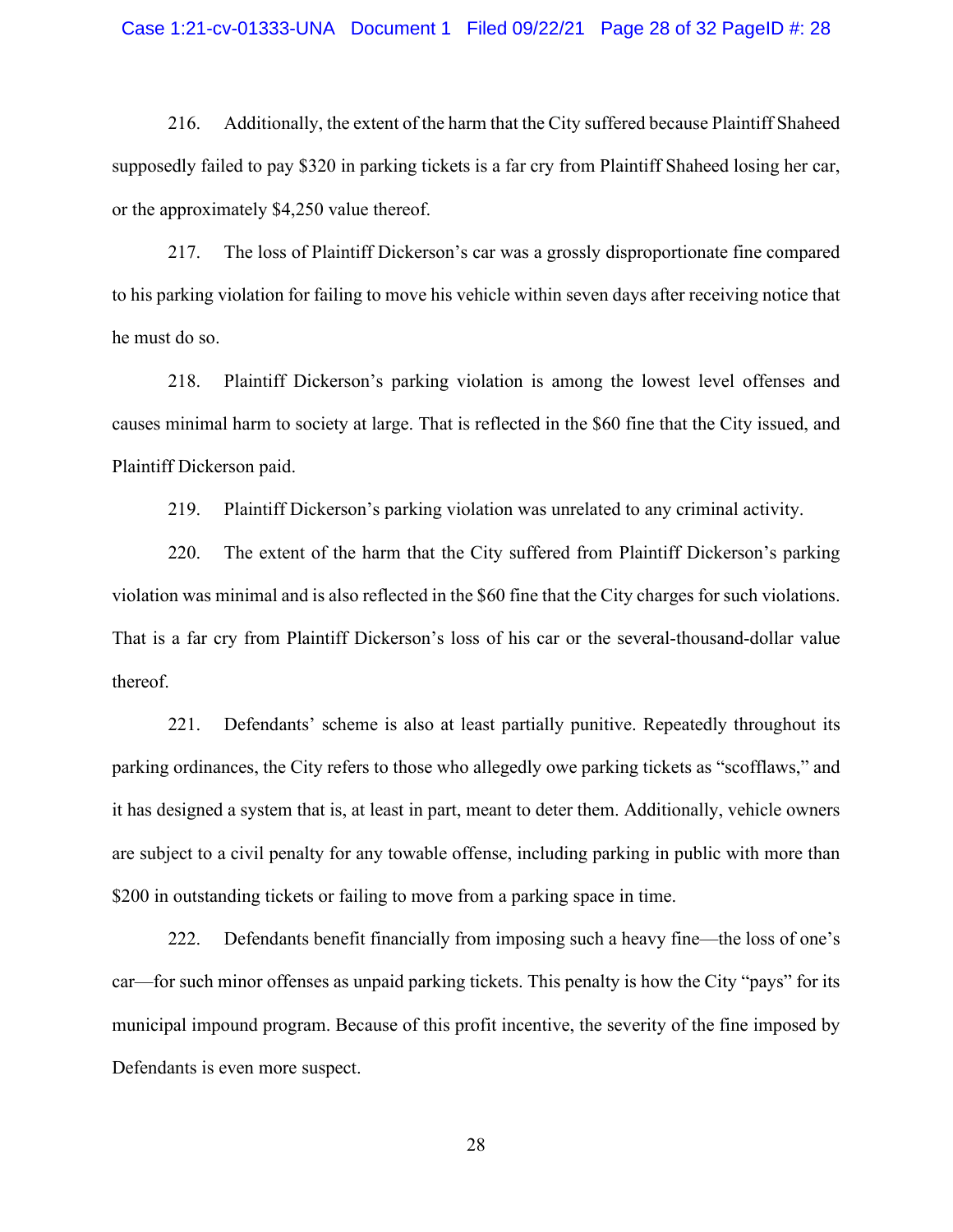#### Case 1:21-cv-01333-UNA Document 1 Filed 09/22/21 Page 29 of 32 PageID #: 29

223. Defendants acted under color of state law when they fined Plaintiffs the value of their cars as a result of minor parking violations.

224. Defendants fined Plaintiffs the value of their cars as a result of minor parking violations pursuant to Defendant Wilmington's official policies or customs—namely its tow-andimpound program, written contracts, and ordinances—that were known, and approved of, by its official policymakers.

225. As a result of Defendants' above-described conduct, policies, and practices, Plaintiffs have suffered and continue to suffer irreparable harm to their constitutional rights. Accordingly, Plaintiffs respectfully ask that this Court enter a judgment declaring that Defendants' conduct violates the Eighth and Fourteenth Amendments to the United States Constitution and permanently enjoining Defendants from fining individuals the value of their vehicles as a result of minor traffic infractions or unpaid parking ticket debt in the future.

226. Plaintiffs also seek the retrospective and equitable relief prayed for below.

#### **Prayer for Relief**

WHEREFORE, Plaintiffs respectfully pray for the following relief:

- A. Plaintiffs demand the return of their cars. If their cars have already been scrapped, Plaintiffs seek the fair market value of their property at the time that it was towed as equitable relief.
- B. Compensatory damages. The amount of damages is different for each Plaintiff, continues to accrue, and is to be determined at trial. Plaintiffs are not seeking damages (other than nominal damages) for pain and suffering or for mental anguish.
- C. Plaintiffs Shaheed and Dickerson each seek nominal damages in the amount of \$1.00 from each Defendant.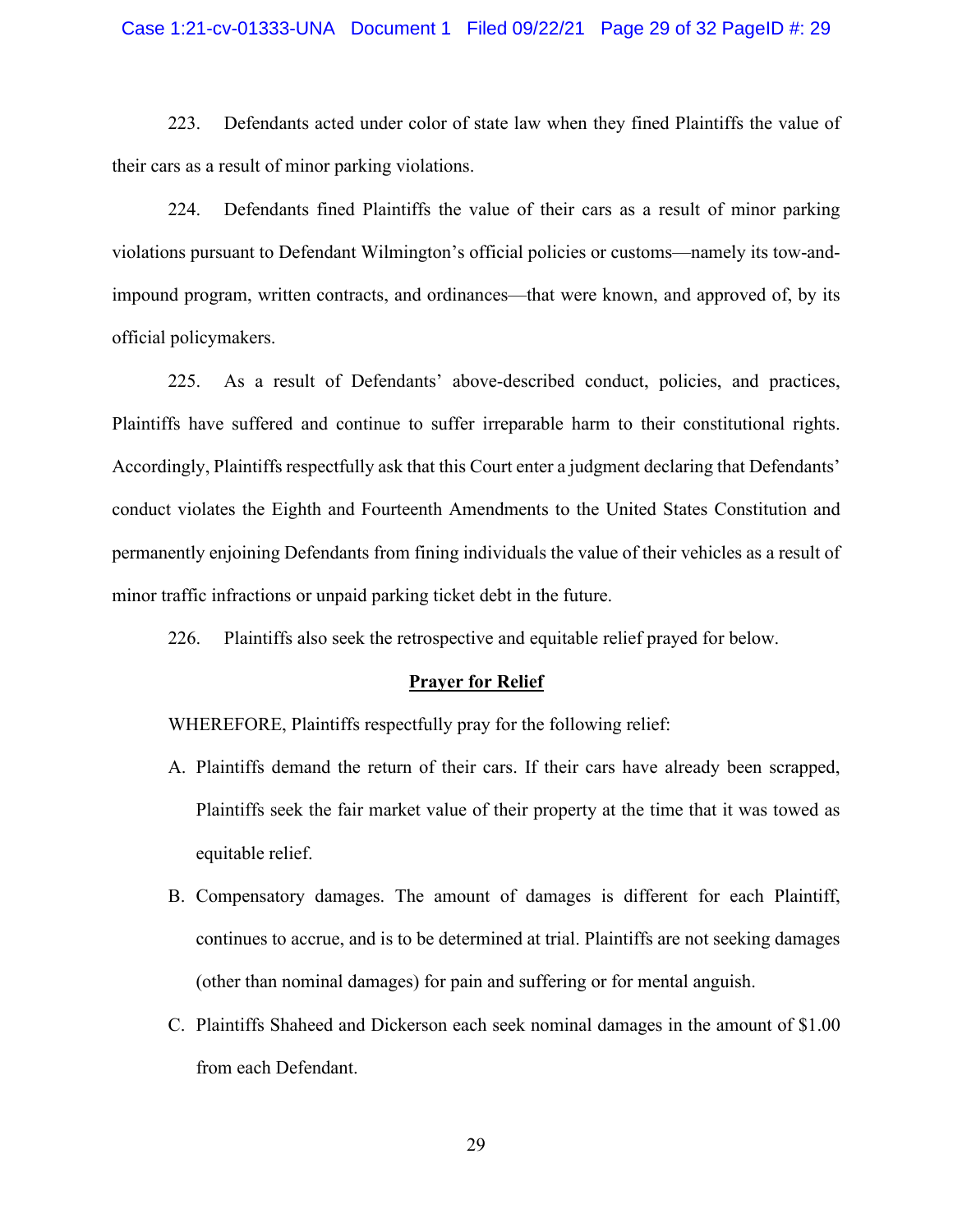- D. In addition to the above equitable and retrospective relief, Plaintiff Shaheed also seeks the following prospective relief:
	- i. A declaratory judgment that Defendants' actions seizing property to satisfy a debt, and then keeping the value of that property in excess of the debt (and without crediting it to the debt) is an unconstitutional taking, and a permanent injunction barring Defendants from engaging in this practice in the future.
	- ii. A declaratory judgment that Defendants' warrantless seizure of Plaintiff Shaheed's car to secure payment of alleged parking ticket debt violates the Fourth Amendment, and a permanent injunction barring Defendants from engaging in this practice in the future.
	- iii. A declaratory judgment that the provisions of Wilmington Del. Code  $\S 37$ -125(a) that allow for the warrantless seizure of cars to secure payment of alleged parking ticket debt facially violate the Fourth Amendment, and a permanent injunction barring Defendants from enforcing these provisions in the future.
	- iv. A declaratory judgment that Defendants' continuous warrantless seizure or retention of cars and conditioning their release on monetary payment violates the Fourth Amendment, and a permanent injunction barring Defendants from engaging in this practice in the future.
	- v. A declaratory judgment that the provisions of Wilmington Del. Code § 37-131 that allow for the continuous warrantless seizure of cars and conditioning their release on monetary payment facially violates the Fourth Amendment, and a permanent injunction barring Defendants from enforcing these provisions in the future.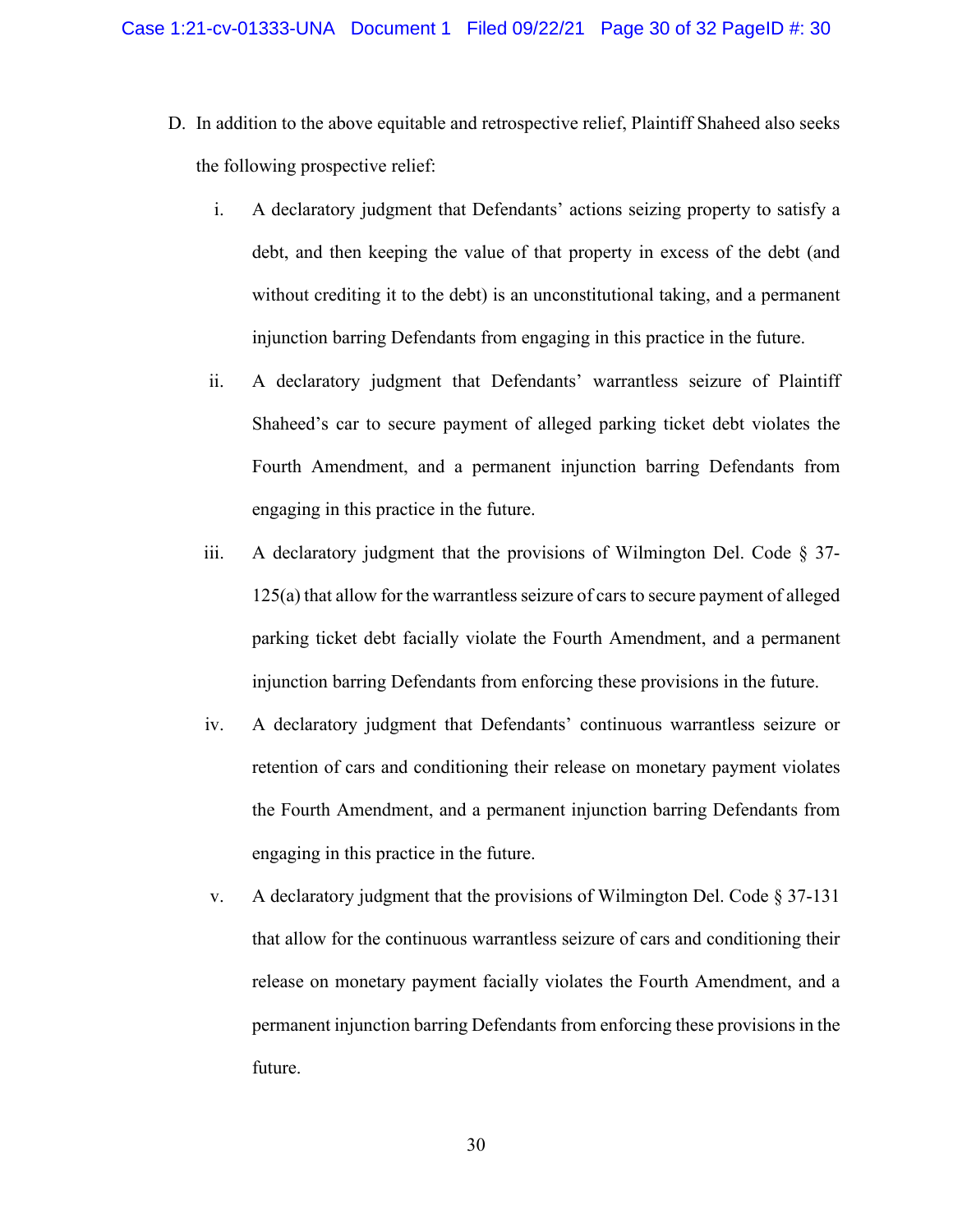- vi. A declaratory judgment that Defendants' failure to provide pre-deprivation notice or hearing before towing Plaintiff Shaheed's car to secure payment of alleged parking ticket debt violates the Fourteenth Amendment's guarantee of due process, and a permanent injunction barring Defendants from engaging in this practice in the future.
- vii. A declaratory judgment that the provisions of Wilmington Del. Code § 37-131 that allow for the seizure of cars to secure payment of alleged parking ticket debt without pre-deprivation notice or hearings facially violate the Fourteenth Amendment's guarantee of due process, and a permanent injunction barring Defendants from enforcing these provisions in the future.
- viii. A declaratory judgment that Defendants' failure to provide a meaningful postdeprivation hearing violates the Fourteenth Amendment's guarantee of Due Process, and a permanent injunction barring Defendants from engaging in this practice in the future.
- ix. A declaratory judgment that the provisions of Wilmington Del. Code § 37- 131(b) that condition a post-seizure hearing on a vehicle owner's up-front payment of fees under protest facially violate the Fourteenth Amendment's guarantee of due process, and a permanent injunction barring Defendants from enforcing these provisions in the future.
- x. A declaratory judgment that the loss of one's car is an Excessive Fine for parking violations and therefore violates the Eighth Amendment, as well as a permanent injunction barring Defendants from engaging in this practice in the future.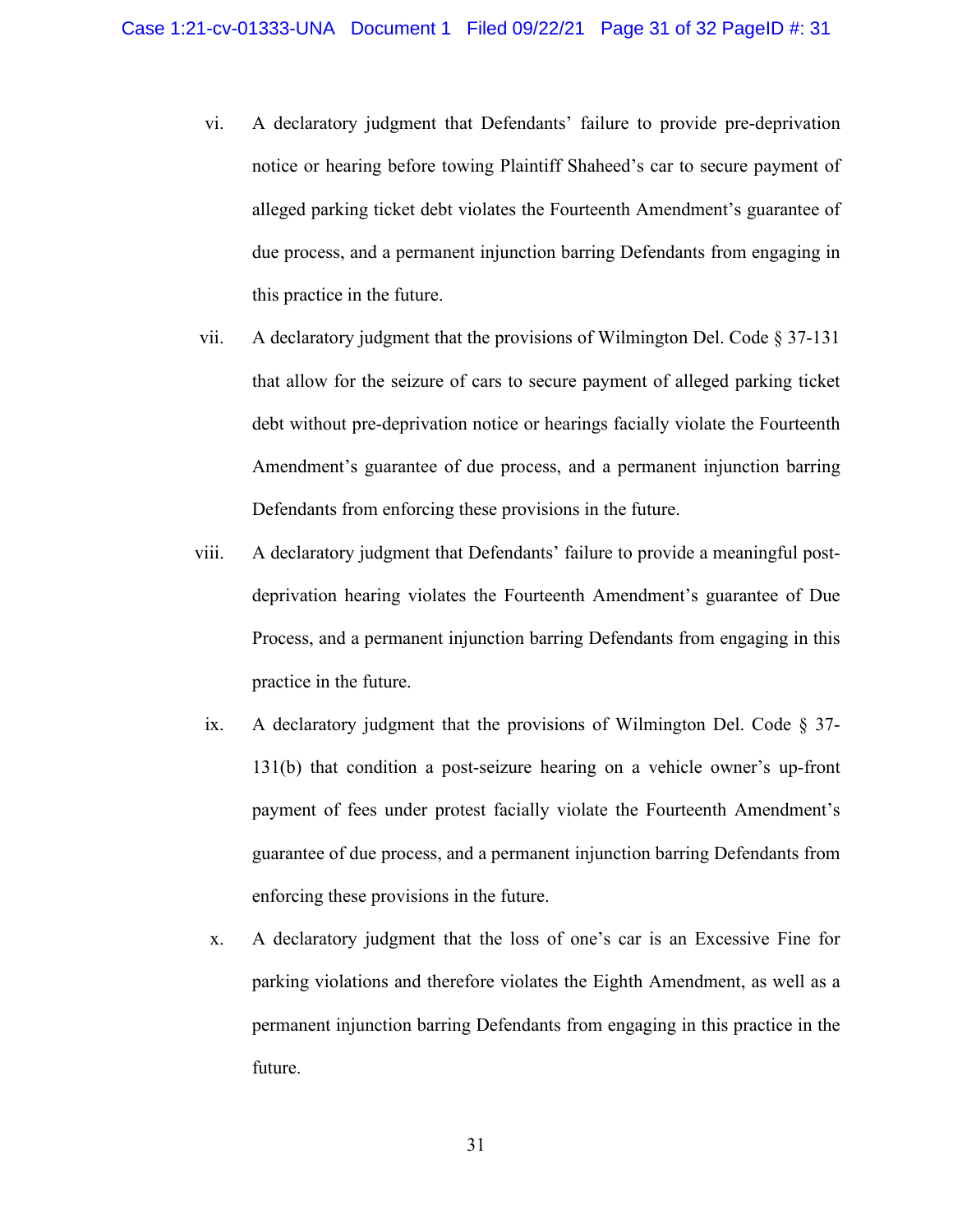- E. An award of pre- and post-judgment interest on the fair market value of Plaintiffs' vehicles at the time that they were towed.
- F. An award of Plaintiffs' costs and expenses of this action, together with reasonable attorneys' fees, pursuant to 42 U.S.C. § 1988.
- G. Such further equitable and legal relief and this Court deems just and proper.

*/s/ John W. Shaw* John W. Shaw (No. 3362) SHAW KELLER LLP I.M. Pei Building 1105 North Market Street, 12th Floor Wilmington, DE 19801 (302) 298-0700 jshaw@shawkeller.com *Attorneys for Plaintiffs*

*-and-*

Robert E. Johnson INSTITUTE FOR JUSTICE 16781 Chagrin Blvd., #256 Shaker Heights, OH 44120 (703) 682-9320

William Aronin INSTITUTE FOR JUSTICE 901 N. Glebe Road, Suite 900 Arlington, VA 22203 (703) 682-9320

Dated: September 22, 2021